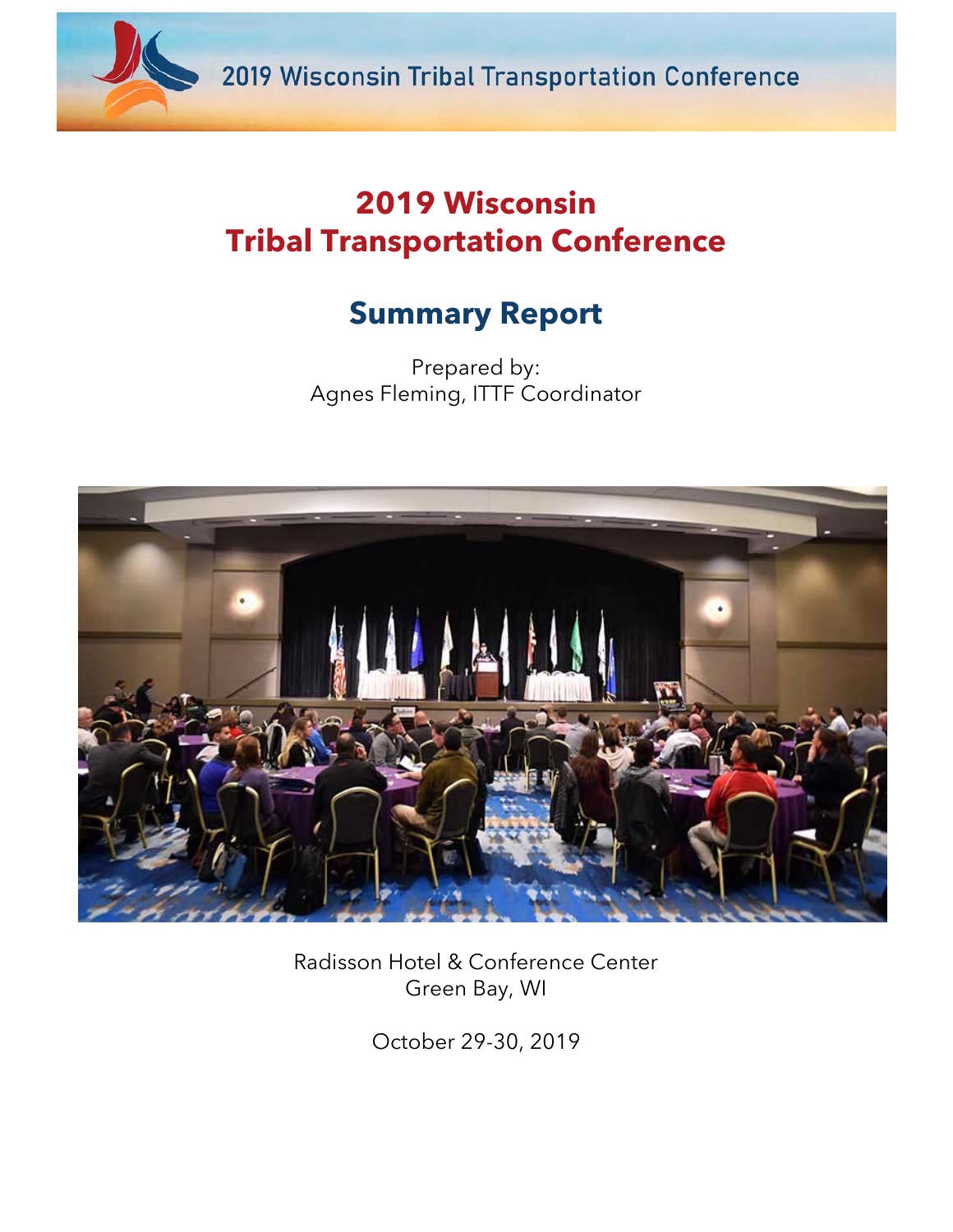

# **Table of Contents -**

# **Attachments:**

Agenda

Program

**Survey Responses** 

**Session Evaluations** 

2019 WTTC AICCW-FACC Business-Economic Development Final Report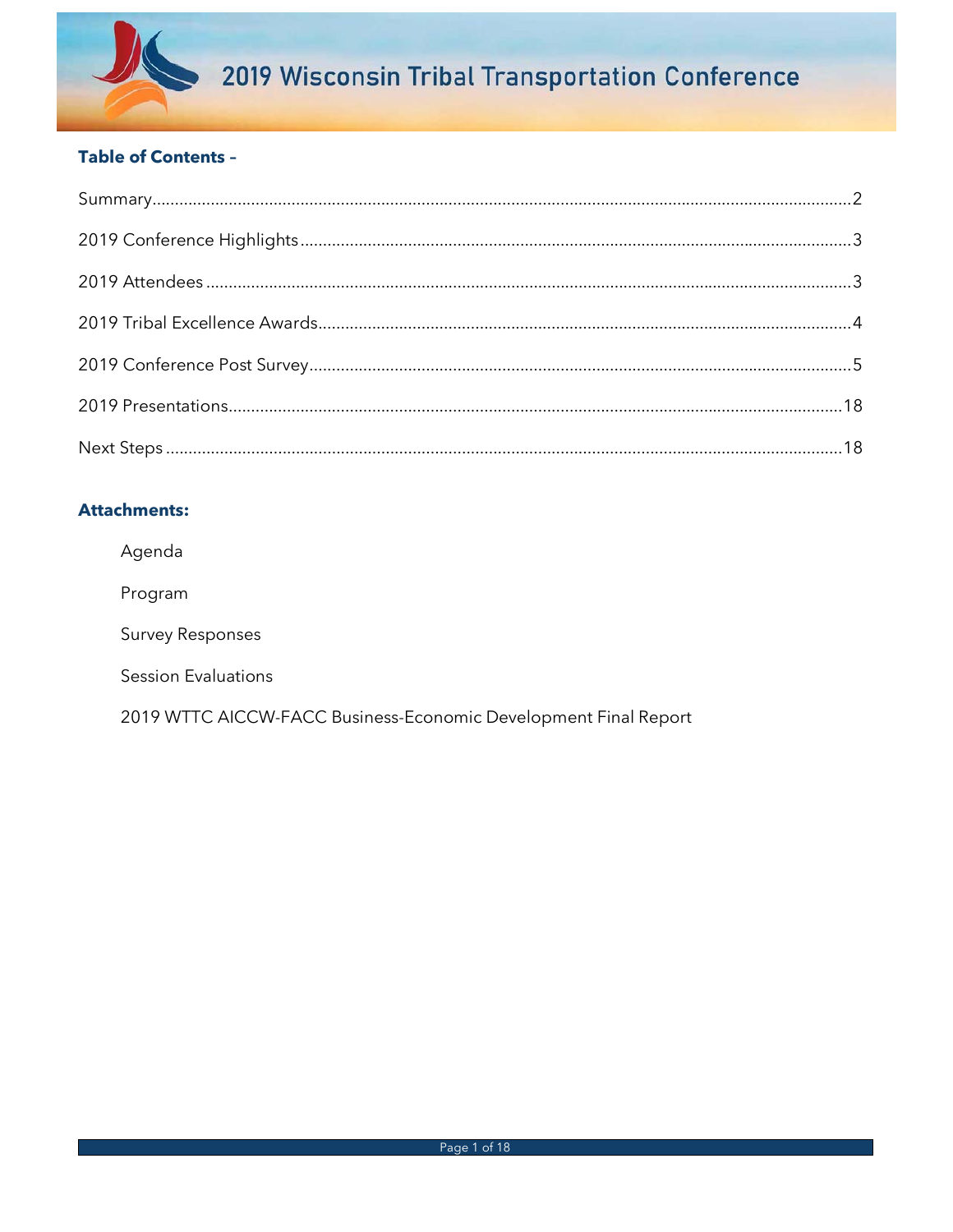

#### **Summary –**

The 2019 Wisconsin Tribal Transportation Conference (WTTC) was held on Tuesday, October 29 through Wednesday, October 30, 2019, at the Radisson Hotel & Conference Center in Green Bay, WI.

The Oneida Nation hosted the event, and greatly contributed to the success of this year's Conference.

The Wisconsin Department of Transportation (WisDOT) and the Inter-Tribal Task Force (ITTF) worked together to plan and facilitate the Conference. Planning for the 2019 Conference began in January 2019.

WisDOT staff and ITTF Members worked together to craft the agenda, invite and confirm presenters, and volunteered their time and talent at the Conference. Members of the Conference planning team included:

| Agnes Fleming, ITTF Coordinator             |
|---------------------------------------------|
| David Jordan, Oneida Nation                 |
| Ward Staples, St. Croix Chippewa            |
| Matt Halada, WisDOT Tribal Liaison          |
| Nathan Gordon, Red Cliff Tribe              |
| Kevin Chesnik, Chesnik Transportation Group |
| Jeff Benton, Red Cliff Tribe                |
| Dave O'Donahue, BIA                         |
| Stacie Cutbank, THPO                        |
| Cyless Peterson, TLAC                       |
| Kim Swisher, Kim Swisher Communications     |
|                                             |

## **2019 Conference Highlights –**

- 190 Attendees with representatives from the 11 Tribes of Wisconsin.
- 25 technical sessions covering topics relating to Safety, Cultural and Environmental, Business and Economic Development and General Transportation.
- 12 Business Exhibitors and 3 Native Arts & Crafts Vendors.
- Tour of Lambeau Field hosted by the Oneida Nation.
- Tribal Excellence Awards Dinner and Presentations.
- Business Speed Networking Event.
- Tribal Enterprise and Economic Development Resources Networking Event.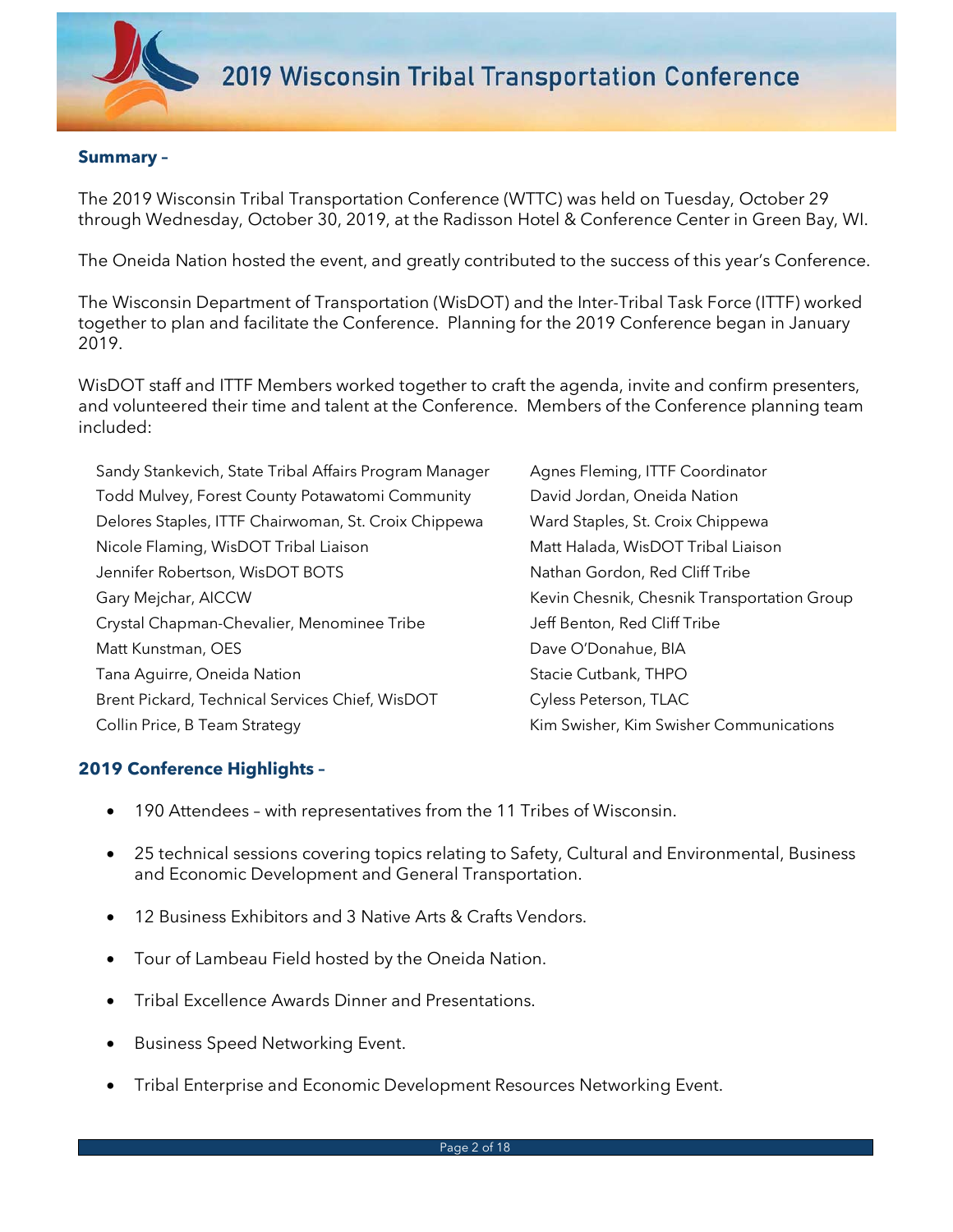## **2019 Conference Highlights (continued) –**

- Business Networking Luncheon with Keynote Speaker Jeff Bowman, President and CEO of Bay Bank.
- Opening Ceremony and Welcoming Remarks by Tehassi Hill, Chair of the Oneida Nation.
- Keynote Address by Lt. Governor Mandela Barnes.

#### **Promotion of the Conference was done by the planning committee, and included:**

- E-blasts to past attendees, ITTF Members, Tribal Leaders, State Legislators, and Disadvantage Business Enterprises (DBEs). Seven e-blasts were sent, with an average open rate of 27%. Standard open rates for the industry is 25% to 30%.
- Flyers were crafted, sent to ITTF Members, Tribal Leaders, Tribal news outlets, and used in the e-blasts, on social media and on the website.
- The ITTF website (https://wisdottribaltaskforce.org/) was regularly updated and provided online registration. Promotions of the Conference began on June 4 and continued through October 30, 2019. The website received 3,037 page views.



• The ITTF Facebook (https://www.facebook.com/WISDOTITTF/) page promoted the event and reached 8,588 people. There were 75 clicks to the registration page on the website.

#### **2019 Attendees –**

There were 190 attendees to the 2019 Conference.

- 33% (62) of attendees were Tribal affiliated.
- 29% (55) of attendees were WisDOT affiliated.
- Seven participants were from County governments (Jackson, LaCrosse, Marathon and Outagamie).
- 12 participants from state and federal government organizations (other than WisDOT).
- 25% (47) of attendees were business representatives.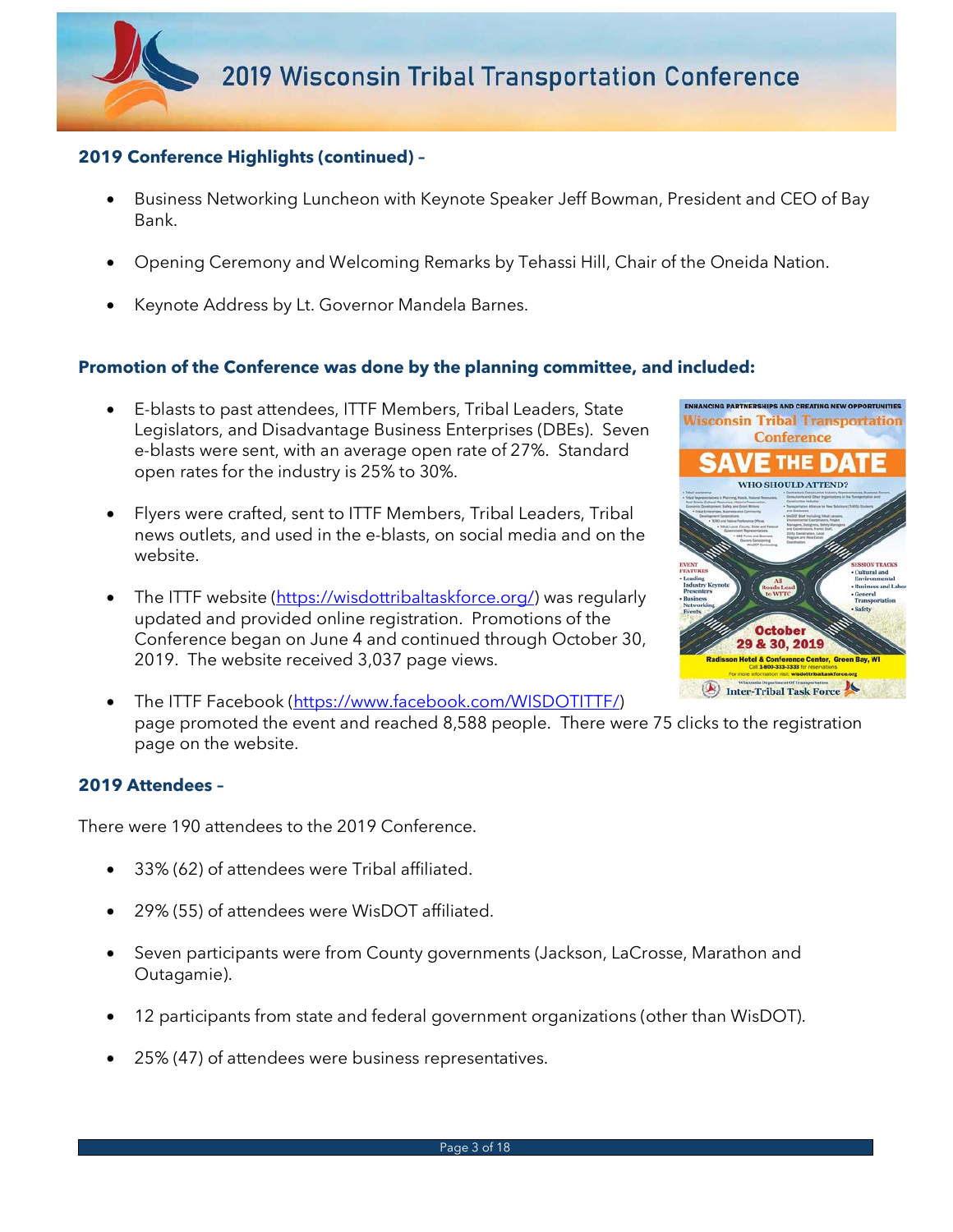

## **2019 Tribal Excellence Awards –**

The following individuals were honored at the 2019 Tribal Excellence Awards:



#### **Achievement**

Randy Soulier, Lac du Flambeau Business Development Corporation Paul DeMain, News From Indian Country Alan Johnson, Lac Courte Oreilles Development Corporation Jon Schrader, Transportation Planner, Ho-Chunk Nation, BIA Roads Department

#### **Commitment**

Todd Mulvey, PE, Forest County Potawatomi Community

#### **Performance/Service**

Kelly Jackson, Former Statewide Tribal Liaison Samantha Skenandore, Attorney of Council

#### **Quality**

Lori Hansen, Oneida Community Development

#### **Posthumously**

Chad Waukechon, Menominee Indian Tribe

**TLAC Top Laborer**  Clayton Winneshiek

# **TLAC Top Contractor**

Dan Eckstrom, The Walbec Group

## **TLAC Outstanding Member**

Nathan Gordon, Vice-Chairman, Red Cliff Tribe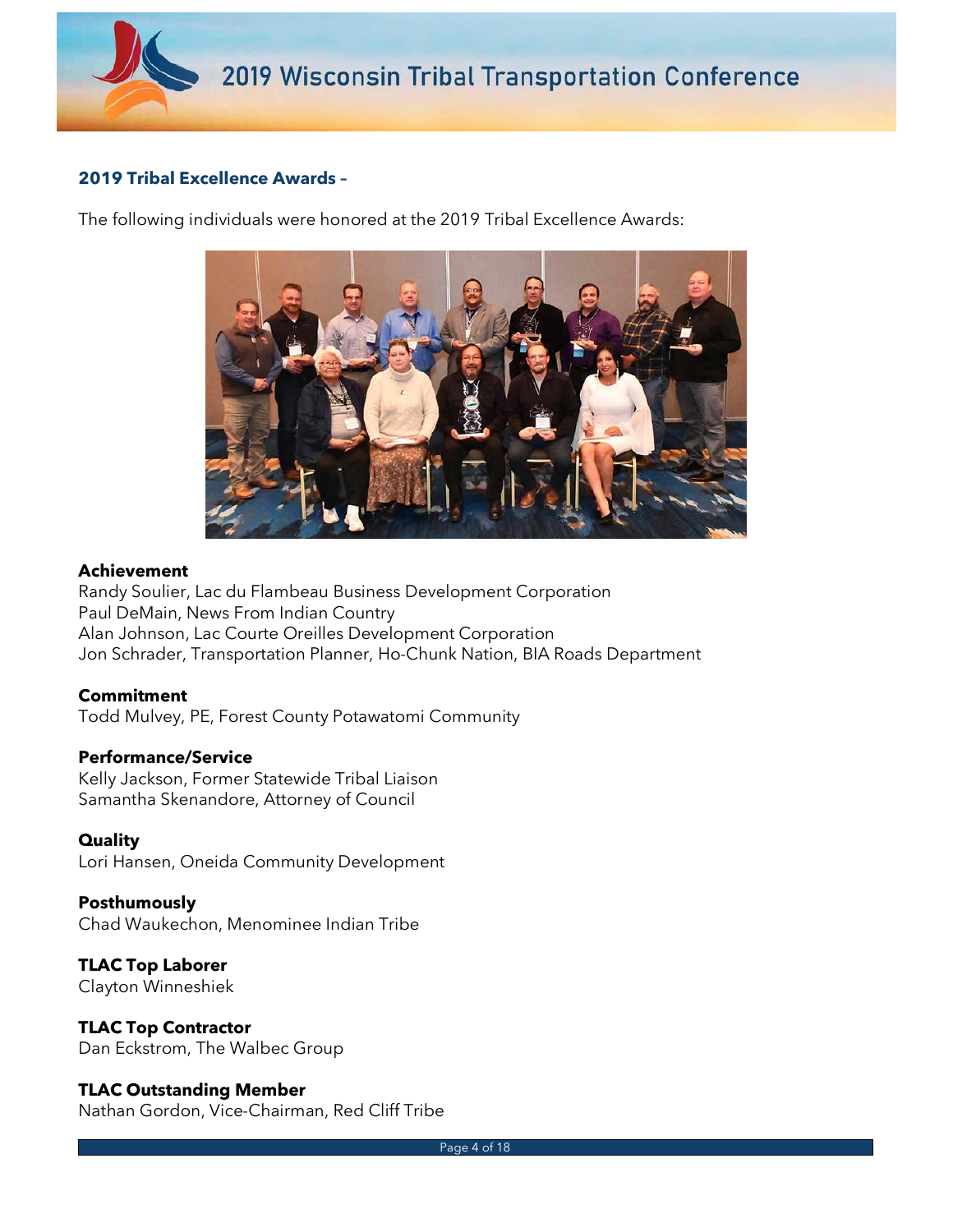### **2019 Conference Post Survey –**

A Post Conference Survey was sent to all attendees, presenters and planning committee participants. The Survey was online for two weeks, and a reminder was sent to everyone. There was a total of 35 responses. The following represents the responses received, and the full survey may be found with the attachments at the end of this report.

The Conference was held for two days, and the majority of attendees who responded to the Post Survey responded that they participated both days.



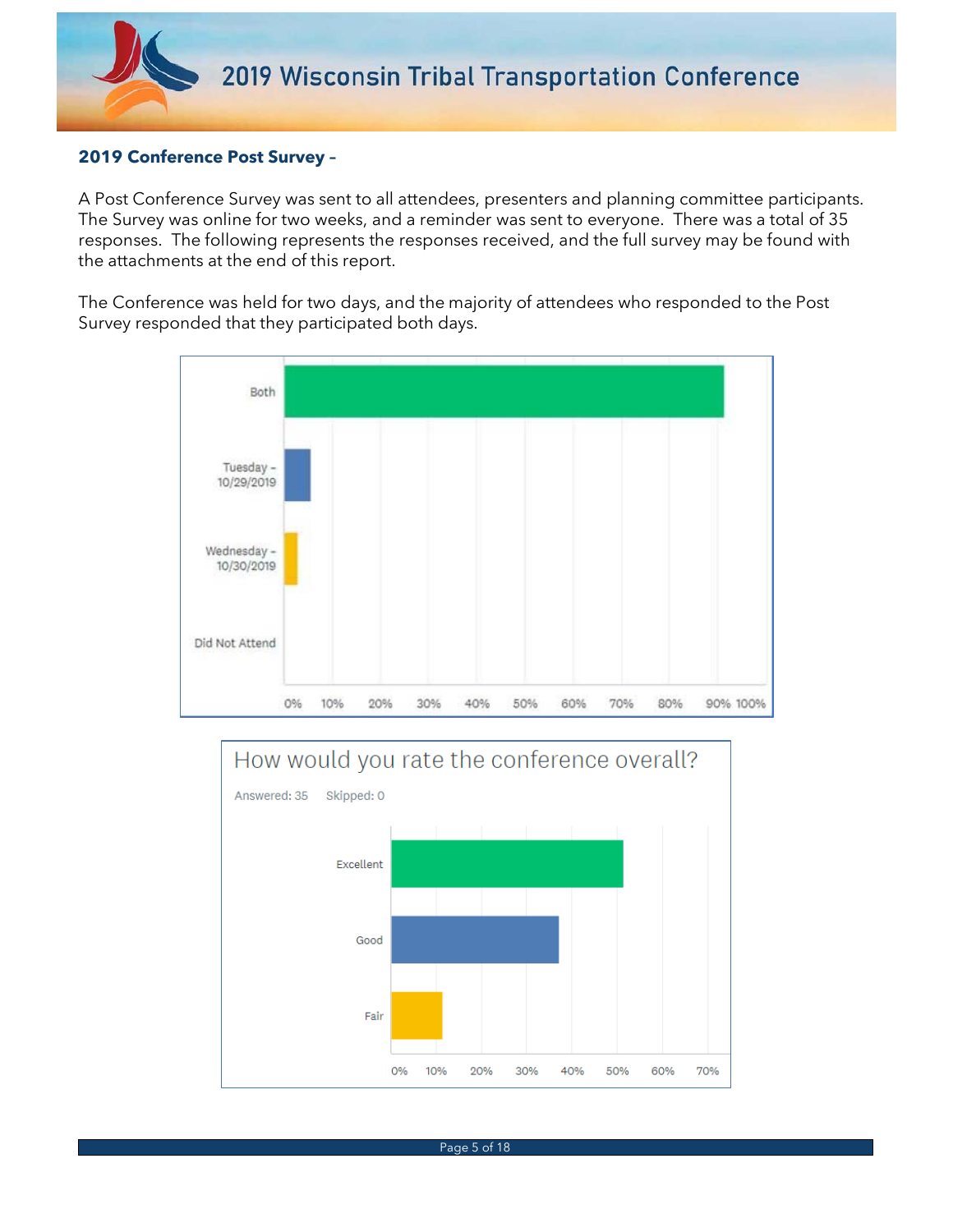

Feedback:

- Good mix of topics, good opportunity to interact with everyone.
- Very good breakout sessions.
- Some of the breakout sessions seemed to be disorganized. People were late to sessions and some presentations seemed like they were poorly prepared for. I would like to see this become a little more organized.
- Enjoyed the multiple options for breakout sessions.
- Because of the date of the event does not allow for the businesses to attend.
- Everything was great, and not too boring. It seems to get better every year!
- Would like to see more about technical assistance.
- Great networking opportunities
- A little disorganized regarding the vendor area, and some of the sessions, but overall a really good event.
- Well organized.
- Very well organized.
- Are two days needed or could the conference be paired down to one day?



- The hotel was going through a remodel and so of the attendees couldn't check in right away. Also, in the past coffee was provided in each listening session and this one only had water. They ran out of food during the last days luncheon and the service staff were visibly irritating and rude to some of the attendees for sitting on tables that were labeled as reserved, but there were no other open spots on any of the service tables. It would be nice to change the location of the next year's conference to see what other tribes are doing. I love reservation tours and am always curious about how other tribes utilize their safety plans on their reservation.
- Some of the rooms where pretty cold, needed light jacket to stay warm.
- The location was fine. I think that last year's event at Potawatomi may have been a better venue.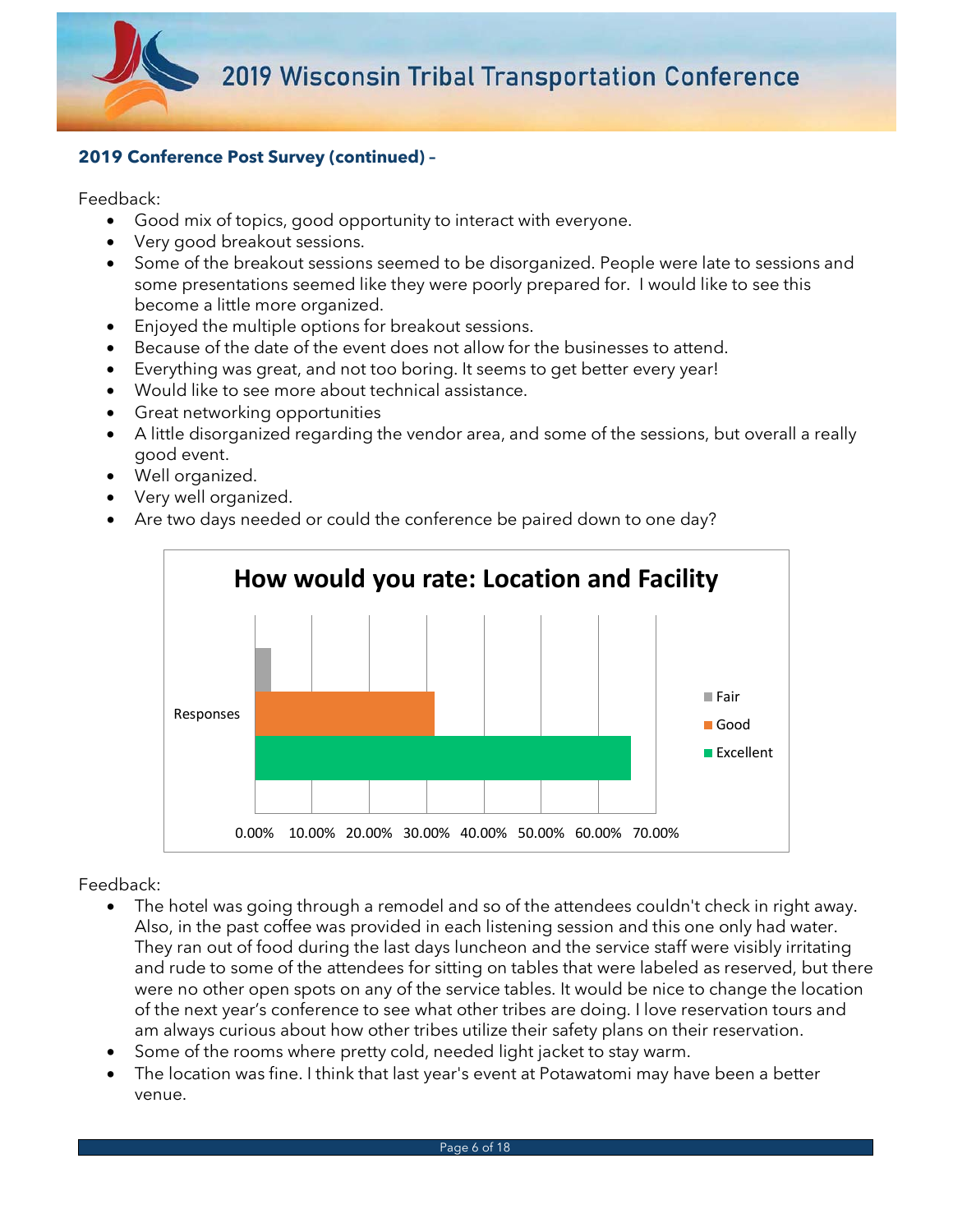

- Good Central location. I am from NC WI and it took 1.5 hours to drive there and facility is top notch!
- Oneida is a great venue for conferences.
- Need more vegetarian food options & more organization in food service. Conference area was very cold. Great hotel rooms!
- There was a terrible smell in the hallways. Otherwise, the venue was large enough to accommodate the attending group.
- The rooms used for meeting and dining were cold perhaps the temperature could be adjusted.



- Perhaps early December; although travel could be an impact.
- Because of the date of the event does not allow for the businesses to attend
- It was good timing, before Halloween and before political voting.
- October is still construction season so contractor/NADBE attendance is impacted also conflict with scheduled Tribal-State Consultations.
- It would be nice if this could be in the off season for road work.

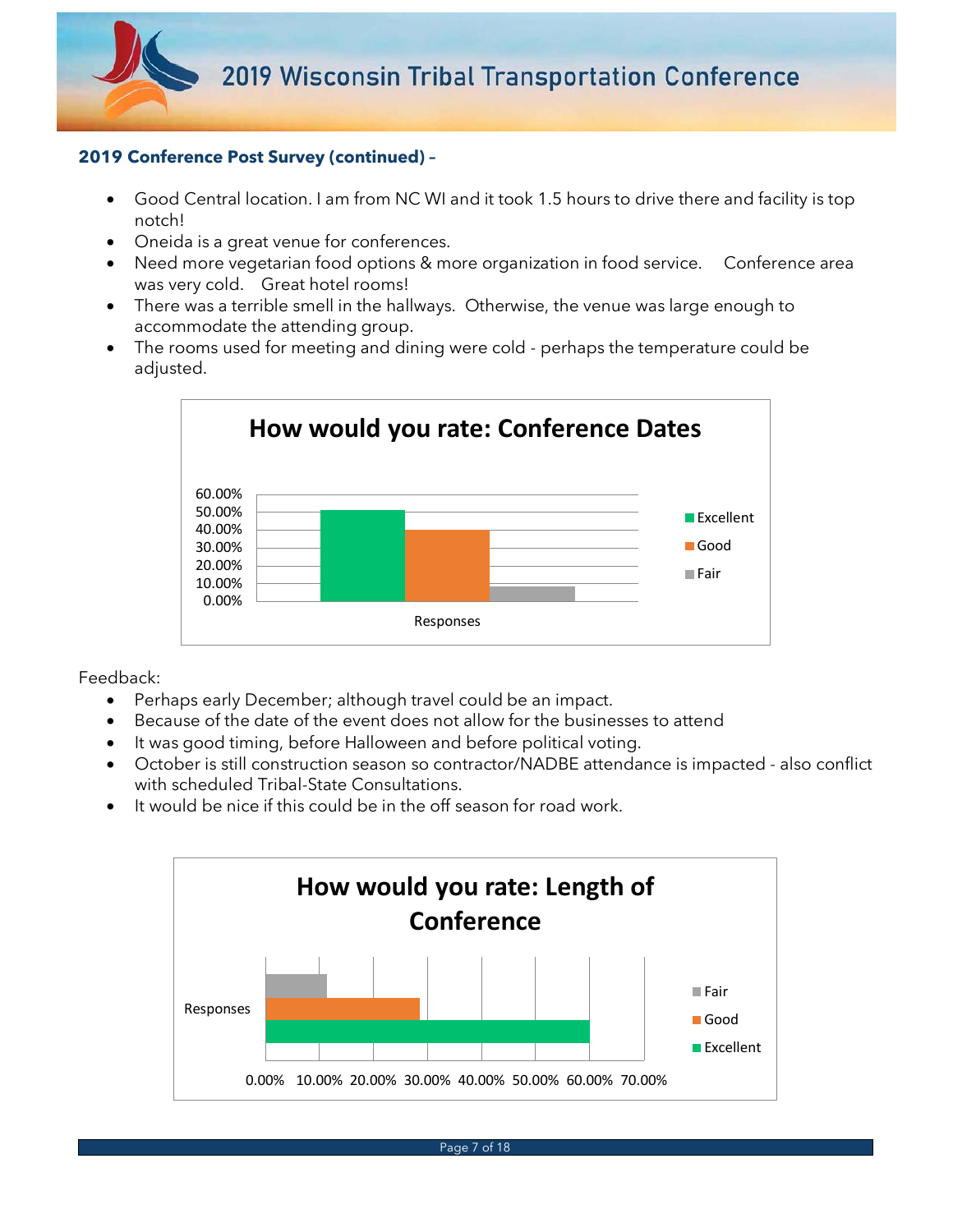

Feedback:

- It seemed like the beginning of the first day was unnecessary with the exception of the tour the conference really does not start until that afternoon and on the second day people are filtering out by early that afternoon.
- Two full days would probably be better.
- It seemed very good, some years back I remember by the time you went back to work that week, you were drained!
- Two days can be a lot. Networking one day and technical sessions the other may be beneficial to some.



• Could be 1 full day.

- I did see a conflict of attendance to the program.
- A nice feature to offer, but unsure how it related to WTTC. Yes, Oneida has a partnership with the Packers, but was this good use of taxpayer money?
- Nice to see some of the DOT projects in GB on the way to and from the tour.
- Thanks for the opportunity but I did not sign up as have been lucky enough to attend a game at Lambeau.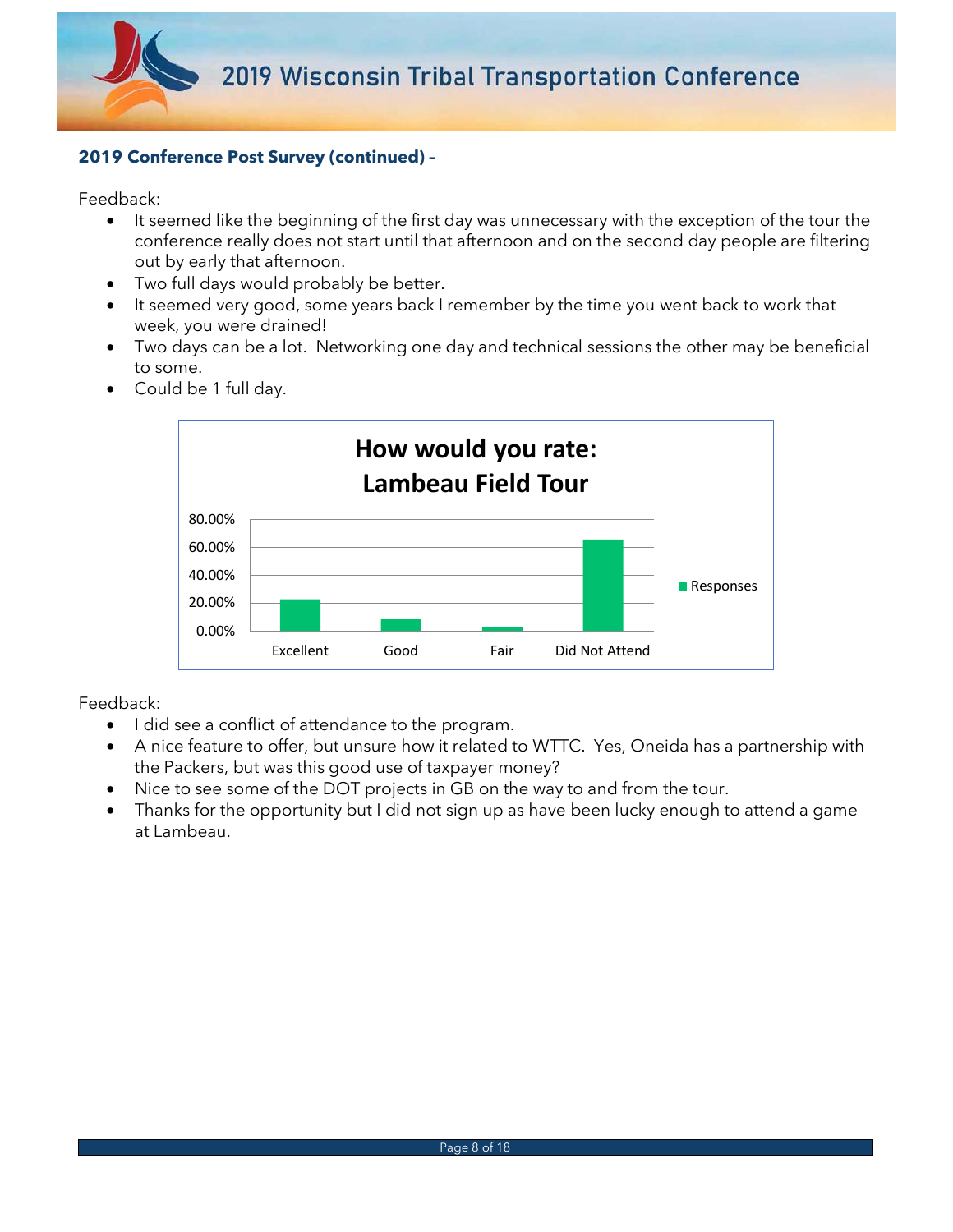

- Didn't purchase anything this year, but I usually do. Very good vendors though, maybe get a few more next year!
- It would be nice to just have one room with the arts and crafts vendors along with the business vendors - plus have more arts and crafts vendors.
- Would like more variety other than just jewelry. Was looking for the person who sold lotions in the past.
- Need more art and craft vendors.

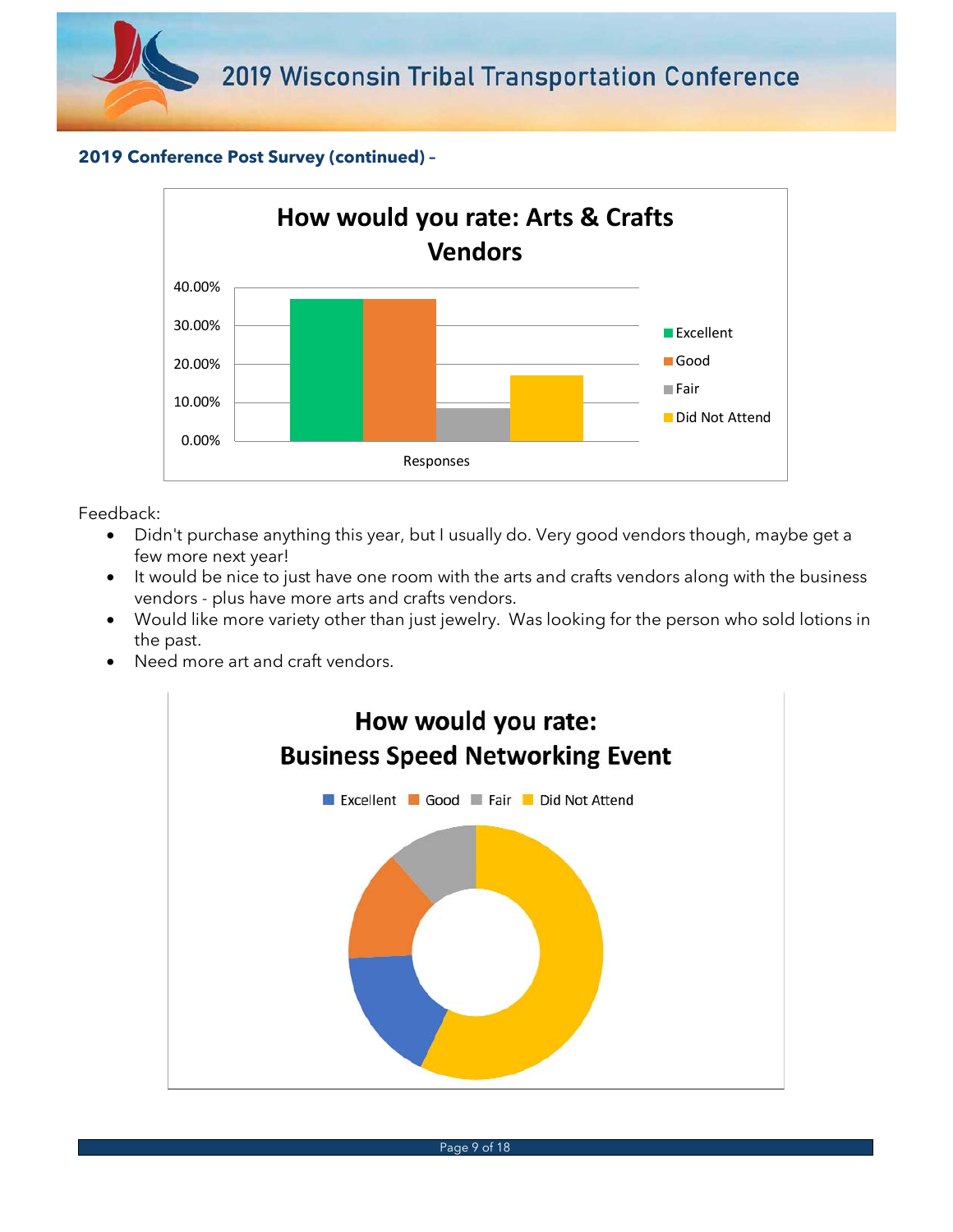

Feedback:

- There was not a lot of participation in this part of the event.
- The timeframe scheduled for this portion of the conference over-lapped with the Lambeau Tour thus no one really attended. In addition, when individuals/businesses did return there were no clear directions given.
- It was good, wish my TrANS graduates would of come then it would of been better. The two that were planning on coming, had a family member of both them pass.
- I do not believe most DBE's knew the Networking companies were in the room. I think the tour overlapped, and persons missed it. Networking was poor this year.



- Good for the Tribes but not for the businesses because they were not there.
- I think there are a lot of great Tribal programs that can really help out my TrANS students while in the class and after to get employment.
- RPCs played a role in this, happy to come back next year.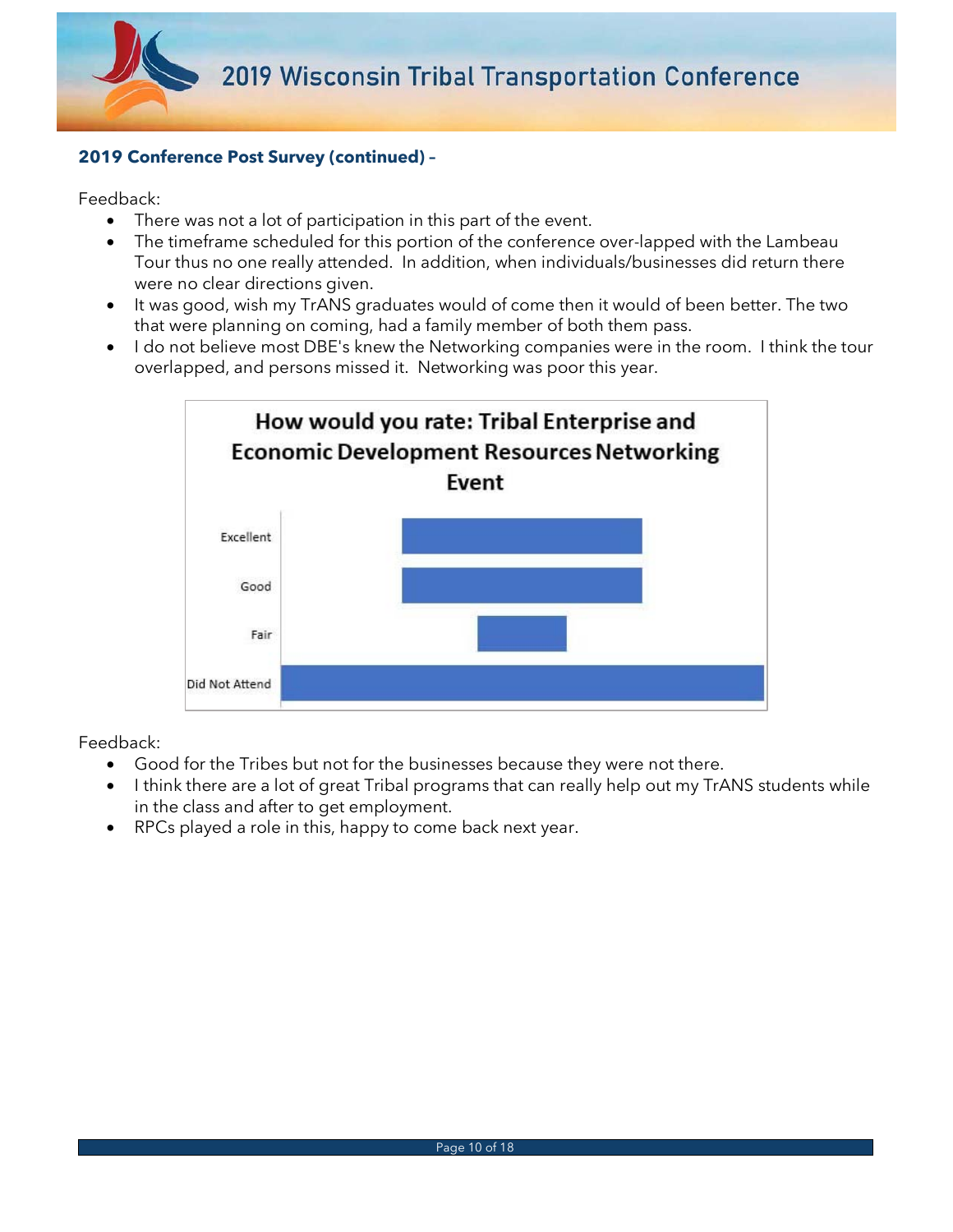



Feedback:

- There were enough vendor tables, but the tables were unmanned during the breaks and networking every time I went into the room where they were all set up, so I really didn't get a chance to visit with any vendor.
- Many times booths were not being attended to.
- Thought there were some good exhibitors, there were also some different ones.
- They were secluded and separated so all of the vendors left the room to network in the hall. When I entered the room it was only a few people.



- Good speaker.
- Thought it was great, was able to meet about a dozen new contacts that I didn't have before.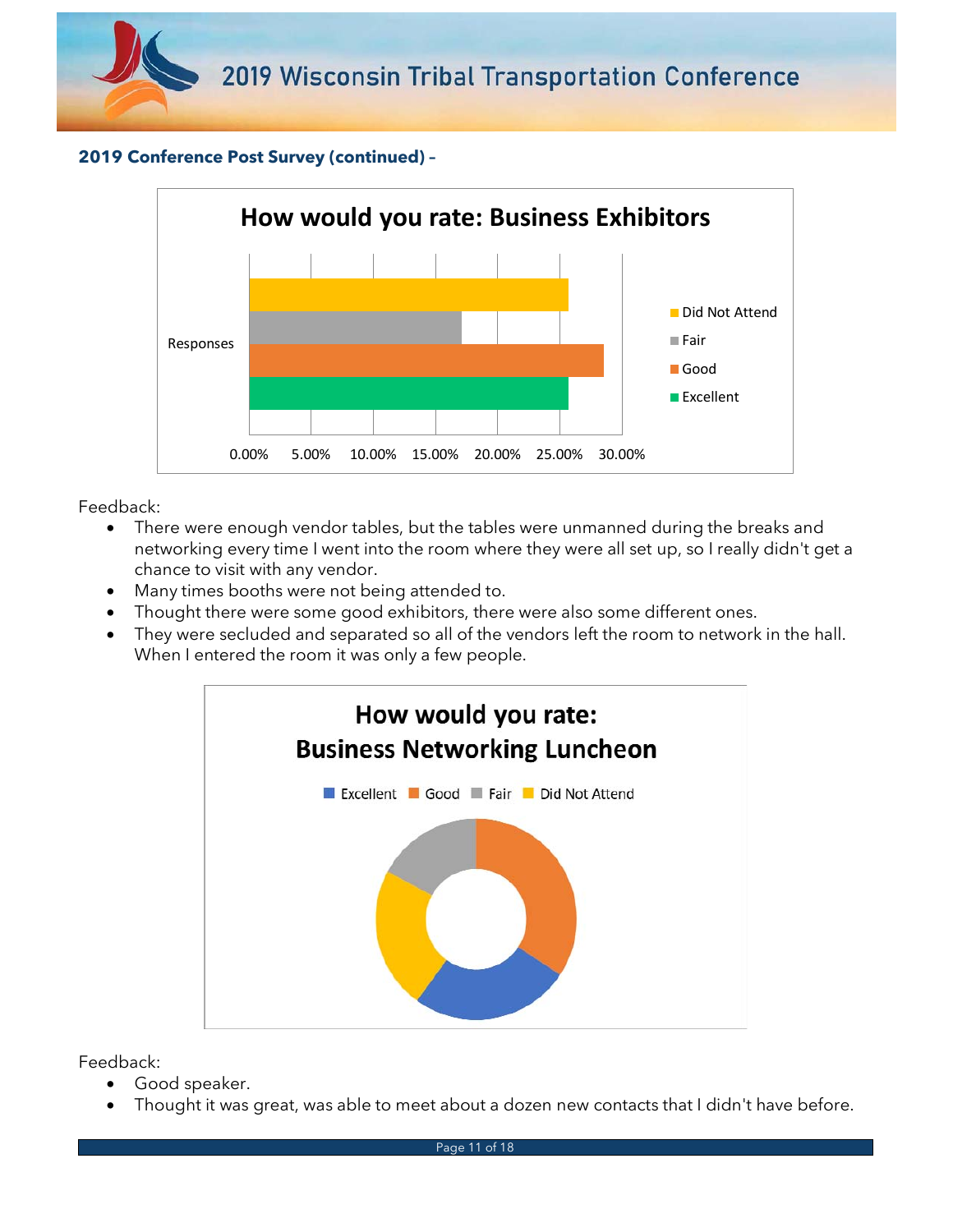



Feedback:

- Good presenters, good representation from all major parties.
- Always look forward to this.
- Did not attend.
- Enjoyed drumming and keynote speakers.
- I thought it was great, lot of great speakers and guest shared some great information.
- Opening speakers were great and high-profile people demonstrate the importance of Tribal partnerships.
- Excellent start to the conference.



- I would the speaker would have had more time; her presentation was amazing -- but sad.
- I think this was very good also.
- Good topic
- Food was not good, the keynote presentation was great.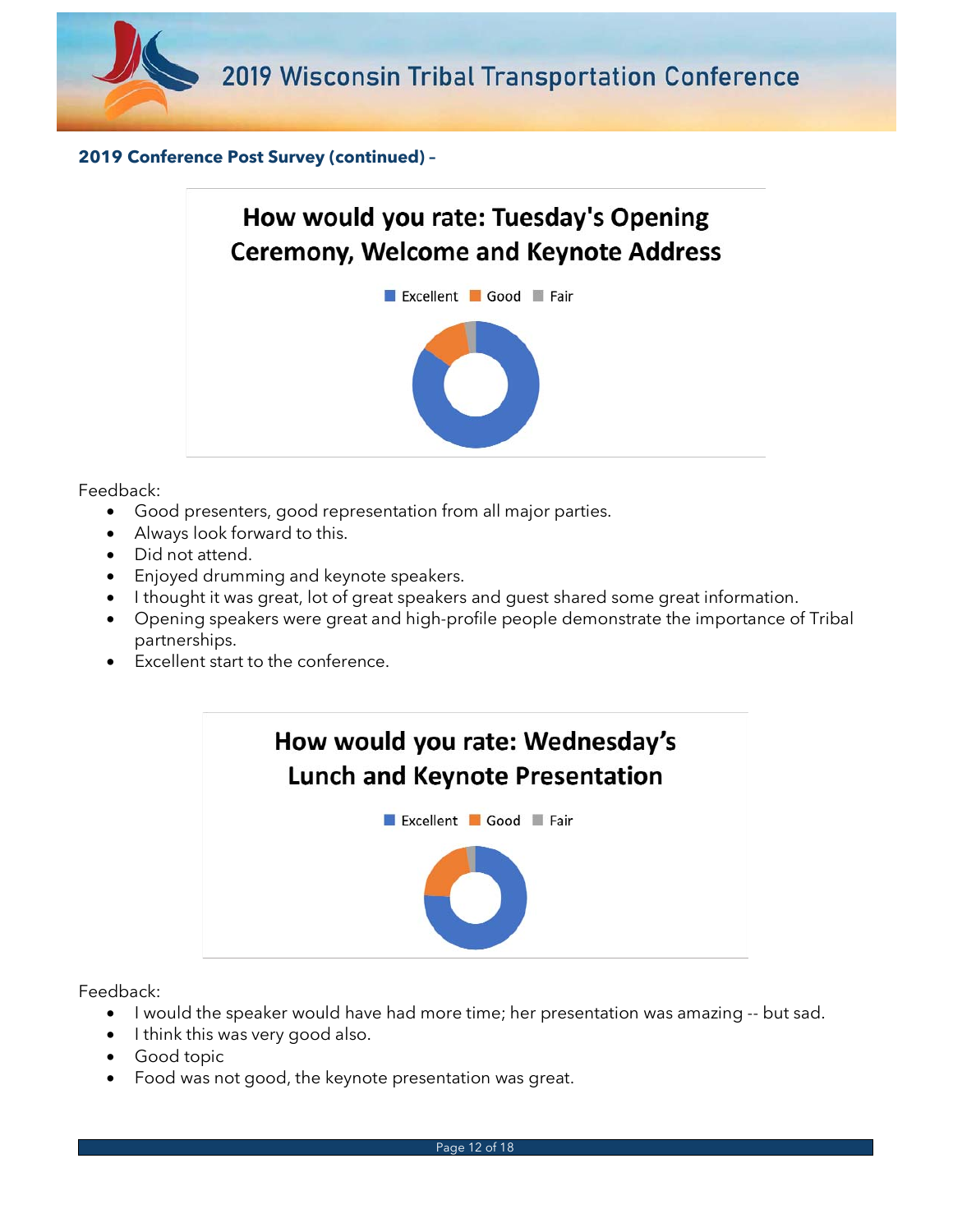



Feedback:

- I did not see that Hap Pigsley's Presentation was on the link provided along with the others.
- Some sessions needed more time to present. Seemed rushed.



- A lot of useful information about the Tribal communities outside of the ones I work with spoke.
- Some presentations needed more attention to who was in the audience.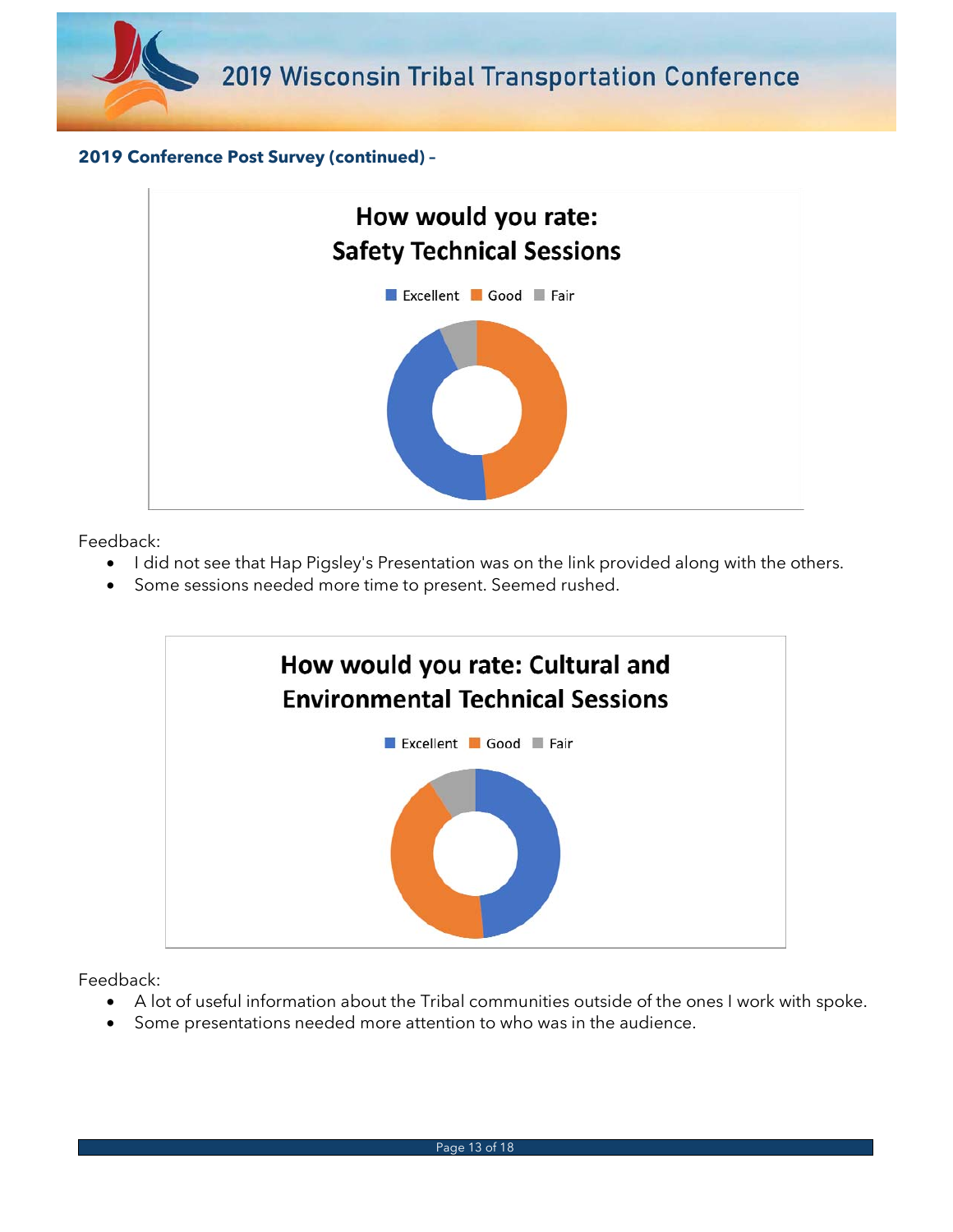



Feedback:

- Because of the date of the event does not allow for the businesses to attend, I only attended one of these, thought it was very good.
- Need more attention to who is in the audience and their level of knowledge.



- I only attended one of these but found it very informational.
- Variety is always good to have with lots of tracks to choose from.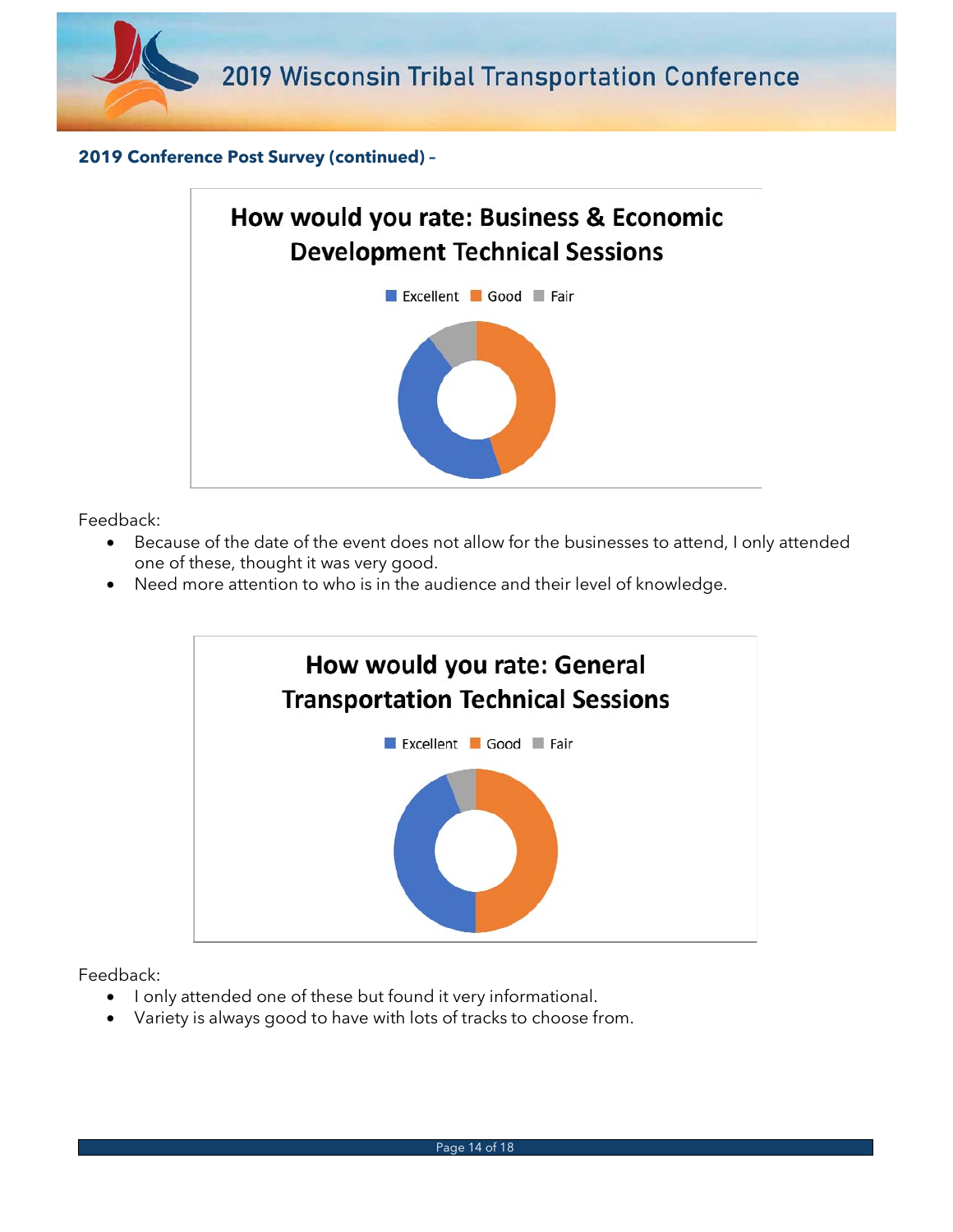



Feedback:

- Six responded Did not attend.
- Because of the date of the event does not allow for the businesses to attend I thought the state speakers were great. I was very impressed at how talented and knowledgeable Mandala Barnes was.
- I do not recall anything for this reception being presented.
- Change the name as no legislators attended.



- 16 Excellent
- 12 Good
- 1 Fair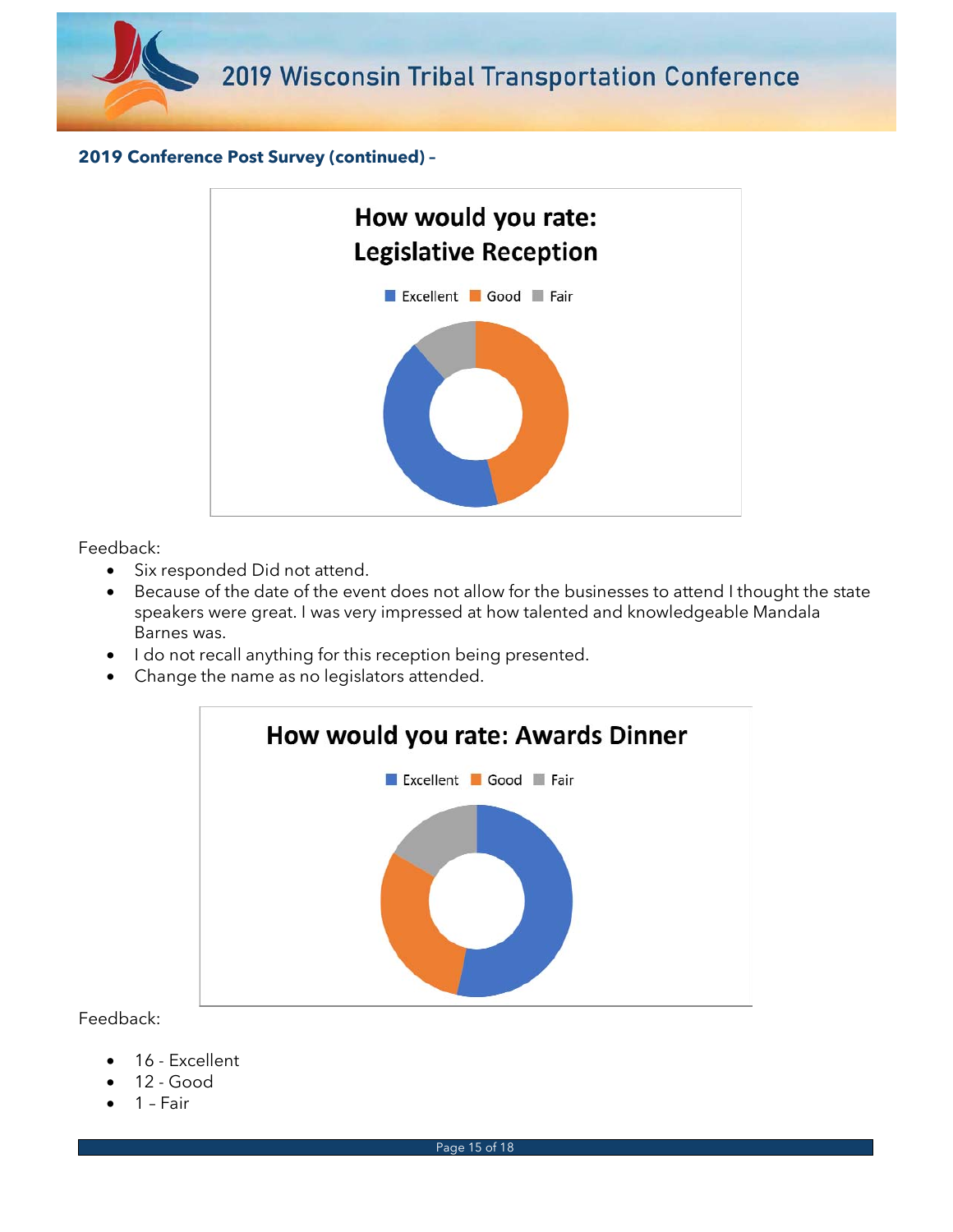

What did you find the most valuable at the 2019 Conference?

- The networking and visiting with other Tribal representatives.
- Networking
- That's a hard one. I loved the chance to get to know more about the Tribes, but the breakout sessions I attended also were very informative. Thank you.
- Opportunities to interact with everyone and hear the latest progress in the partnerships. Stay in tune with what's coming up in the future.
- Learning about topics related to Native culture, networking and technical sessions
- Talking to other people in the industry
- Interaction with other attendees
- I like that Kelly Jackson utilized that particular platform to enlighten non-Tribal members on some Native American history.
- The opportunity to meet new people and touch base with colleagues from other organizations.
- The follow up power point presentations as I could not attend all. Thank you.
- Sessions that discussed funding opportunities
- Breakout sessions.
- Learning about the future work of the Tribes and the potential for partner opportunities.
- Networking, meeting new people from different areas and new resources and information, every year this is very helpful for the program I run.
- I could of used a more for new people
- Most people are senior and its hard to keep up with vets when your new.
- Networking
- Technical sessions training and learning is always important.
- It's always one of the best networking events overall.
- Networking
- Technical breakout sessions
- Breakout sessions
- Networking.
- The variety of breakout sessions
- The networking opportunities and hearing the commitment from WisDOT and other transportation partners.
- Relationship building
- Celebration of accomplishments!
- Networking and meeting different people in the various industry.
- The safety technical sessions were very good we learned a lot from them.
- Networking opportunities
- The overall Networking between sessions and meals.
- Sessions that explained processes more than just giving out stats.
- The opportunity to meet face-to-face with and to talk informally with Tribal representatives as well as project managers.
- Meeting others around the state.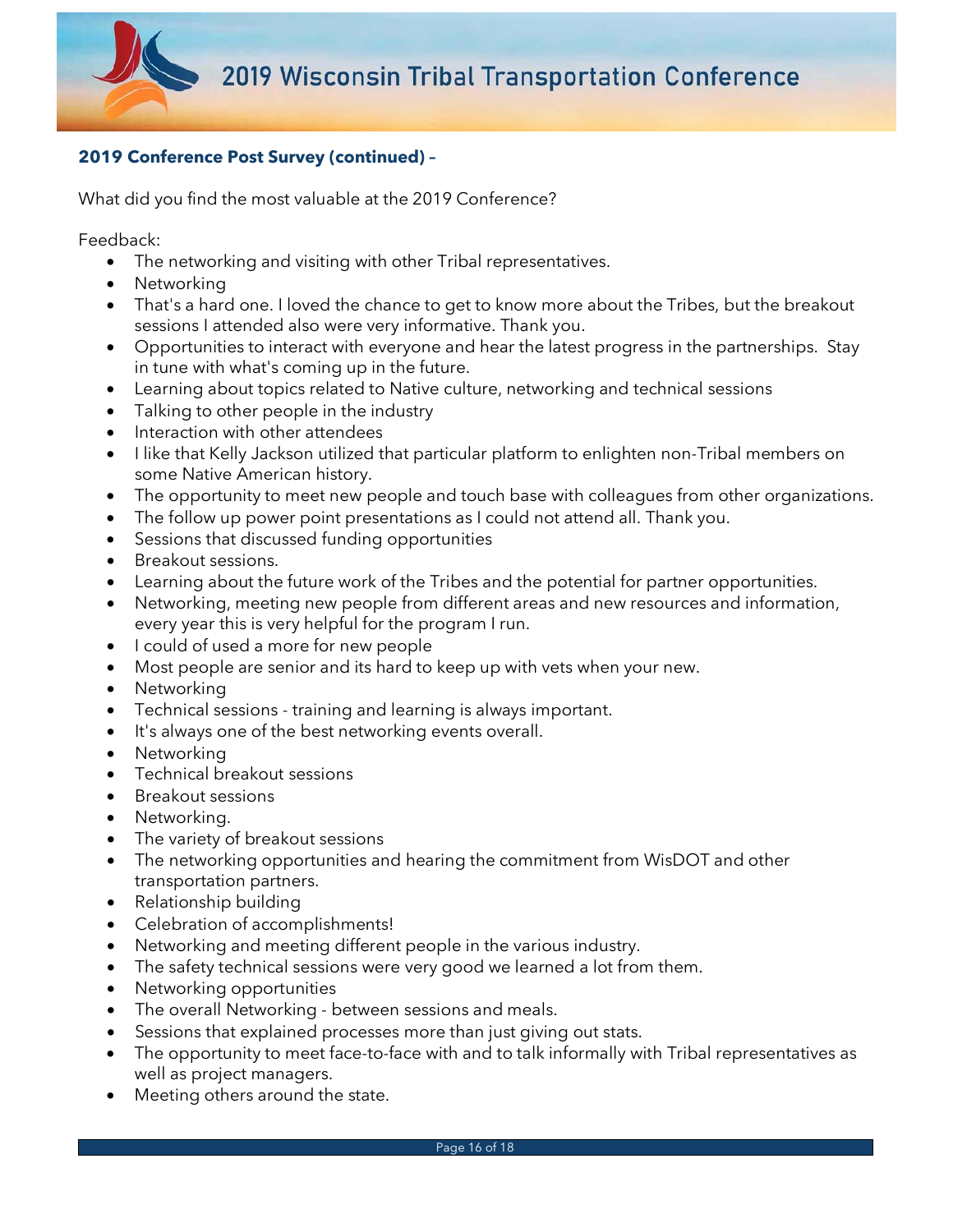Please include any other comments or recommendations you would like to share about the 2019 conference.

- I look forward to attending the next year's conference, great job putting it all together.
- Either presenters need to make sure to include time for comments/questions or the sessions need to be extended 5-10 minutes.
- The same groups of people tended to sit together. It might be nice to shake that up in some way, so people get a chance to make more connections.
- Maybe define top 3 wish list items or items that will be focused on within the next year before the next conference. Get everyone on the same page with priorities and goals.
- One of the best I have attended
- Excellent job! Way to go!
- NO recommendations at this time Thank you for all of the work you did on this conference Great Job!!!
- I like the conference overall but would like to see changes in upcoming events. People become disengaged if they have seen the content in years past.
- I would like to see presentations or a panel including successful small business owners-
- This was a much better location than in Milwaukee. The discussions with others that I had made me feel that most people think this is the best, most easily accessible location available for this size of event.
- Many of the conference rooms (especially those where breakouts were held) were cold/not comfortable most of the time.
- Because of the date of the event does not allow for the businesses to attend.
- I thought it was great! Wouldn't change anything, except Agnes getting ill, she is the star behind the scenes doing a lot of work!
- Ways to interact with counties and townships better. What if some of these municipalities were invited?
- Well done event!
- Day 1 schedule was long if all events were attended. First even to end of dinner is a lot to expect of people.
- Maybe encourage people to visit the business and craft vendors a little more? Traffic was very light and sometimes nonexistent the business vendor room. Combining both vendor types might bring in more traffic next year?
- Excellent.
- Conference was very well organized, great job!
- Location was great.
- Thanks, already penciled it in for next year.
- Great job Sandy! Excited to see you change this program!
- Loved the surprise performance by the young kids during the lunch!
- Need new types of presentations maybe various or different session tracs
- It would be nice if this conference were in January when road construction is on hold due to the weather.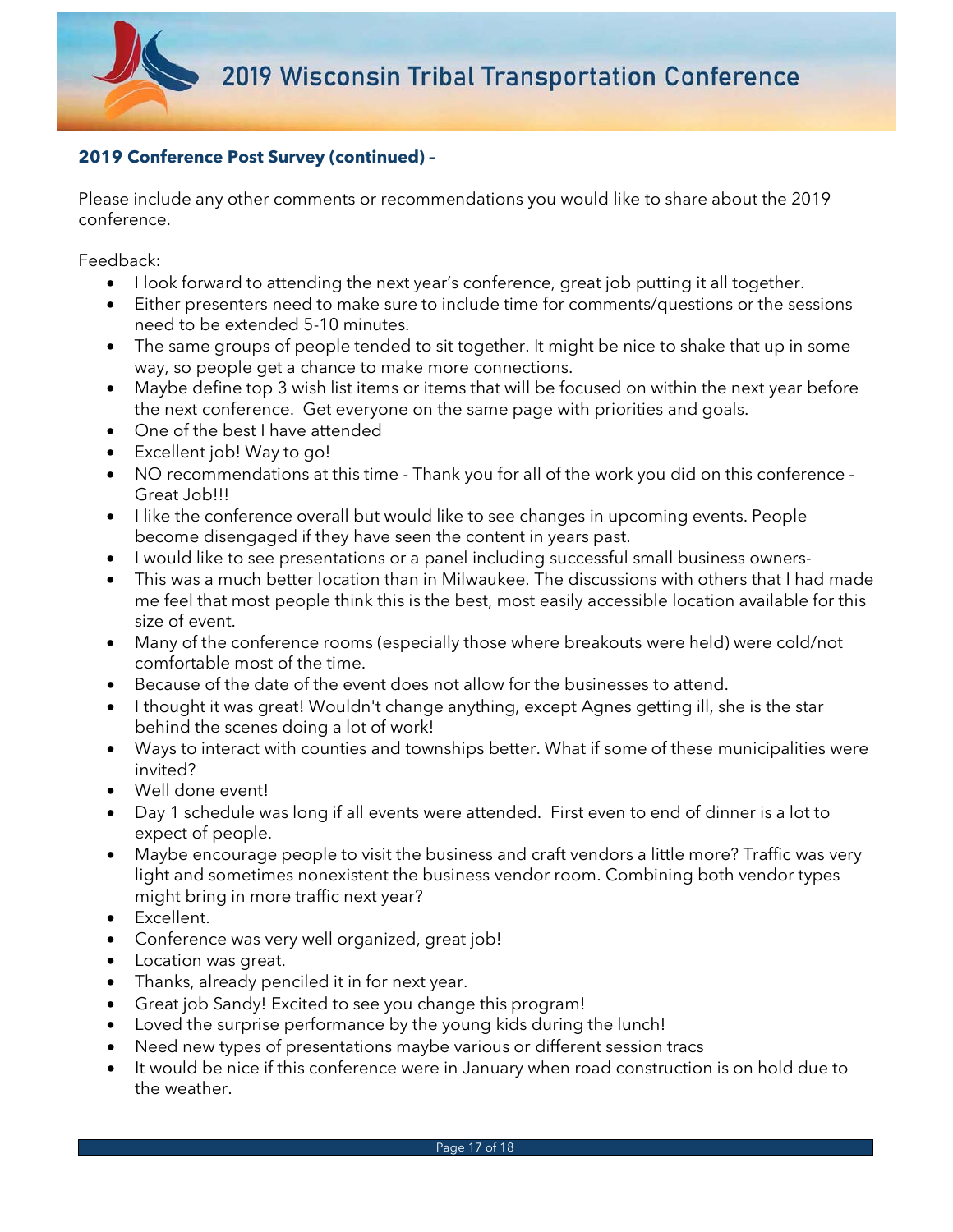

- I enjoyed the conference.
- See you in 2020.
- More time for sessions maybe additional 15 minutes.
- Attendance to these conferences has done much to foster awareness of issues important to Tribal communities, understanding of why DOT designs roads in certain ways, and cooperation on transportation-related projects. I have learned much and have tried to share with colleagues unable to attend.
- Would like to know more about Tribal relationships with DOT since I am a WisDOT employee.

#### **2019 Presentations –**

Conference presentations made available by the presenters are available on the ITTF website (https://wisdottribaltaskforce.org/wttc-2019/).

Dennis King, WTTC Photographer, has made all the photos available online at https://www.dropbox.com/sh/b9zqlq75q871ijx/AAAkPWpZZ8DOQpmG6t ABCm4a?dl=0

## **Next Steps –**

The planning group will begin meeting in early 2020 to begin work on the next Conference, and to review this report to incorporate suggestions for improvement and continue with what worked well.

Thank you to everyone who made the 2019 Conference a success!

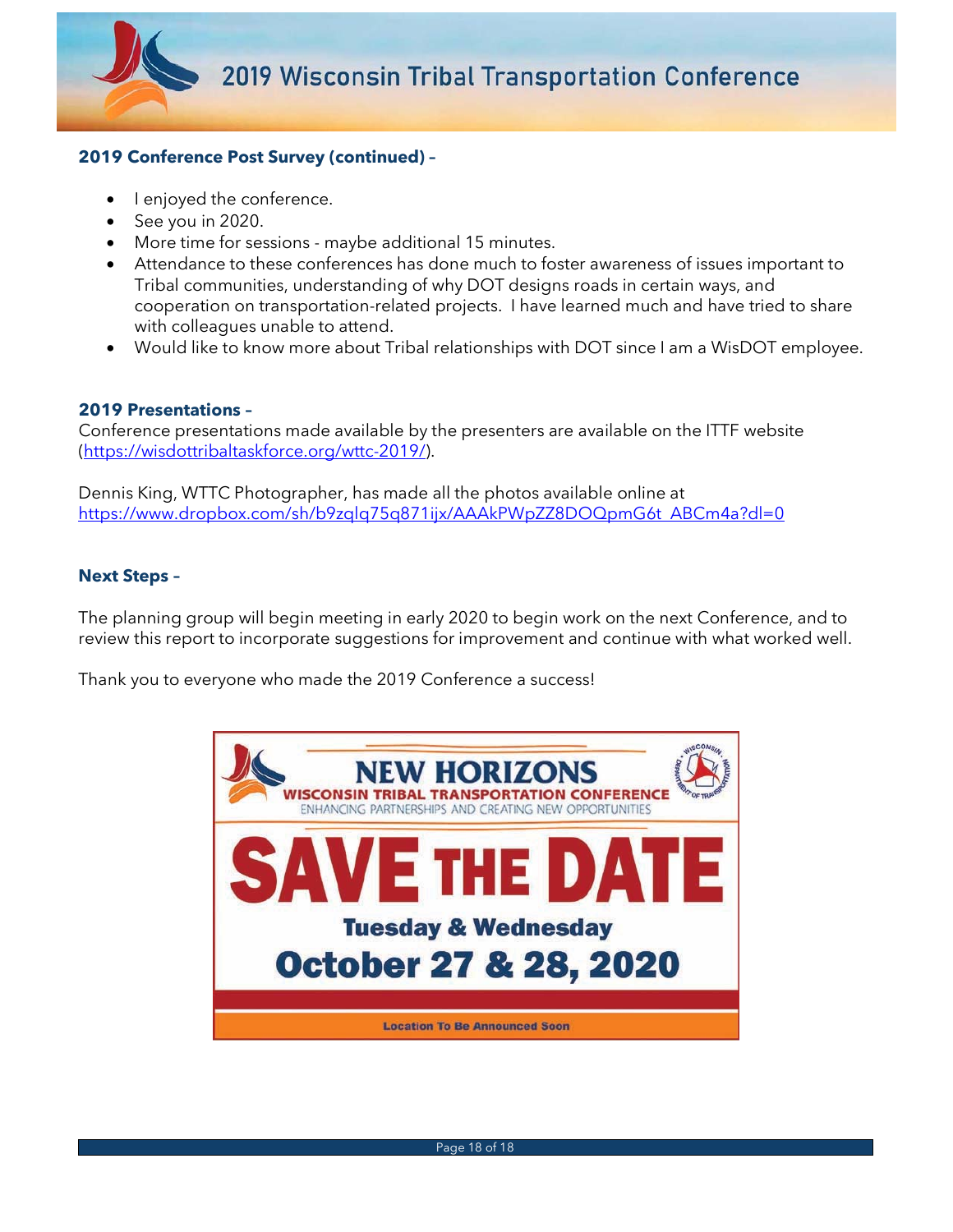

# 2019 WTTC Business Elements Debrief. **Evaluation and Final Summary Report**

On behalf of the American Indian Chamber of Commerce of Wisconsin (AICCW) and our sister organization, the First American Capital Corporation (FACC), we were honored to help support the planning and delivery of the Native business/economic development elements of the October 29-30, 2019 Annual Inter-Tribal Task Force (ITTF)/WisDOT Wisconsin Tribal Transportation Conference (WTTC) -- at the Green Bay Oneida Nation Radisson Conference Center.

We are grateful for the work of the AICCW team on the 2019 WTTC planning committee, including:

- $\triangleright$  Kevin Chesnik, Oneida, Chesnik Transportation Group
- $\triangleright$  James DeNomie, Bad River, Communications Consultant
- > Gary Mejchar, AICCW-FACC Assistant Director
- > Matt Kunstman, Oneida, OES, LLC

The specific responsibilities of AICCW for the 2019 WTTC included:

- $\triangleright$  Business Speed Networking Event for participating contractors, tribal enterprise representatives, Native businesses/NADBEs
- $\triangleright$  Adding of the new Tribal Enterprise & Economic Development Resource Speed Networking Event - featuring representatives from the federal Economic Development Administration, USDA Rural Development, WisDOT, WI Economic Development Corporation, Regional Planning Commissions and several non-profit development organizations, available to meet with interested tribal leaders, planners, grant writers, tribal enterprises and business development corporation managers
- $\triangleright$  Business Networking Lunch providing for a relevant keynote presenter Jeff Bowman, President of Oneida Nation owned Bay Bank
- $\triangleright$  Business Vendor Expo targeting engagement of up to 15 vendors
- $\triangleright$  Five (5) 8 usiness Track technical sessions, including: Tribal Enterprise/Economic Development Planning & Development Resources session; Upcoming 2019 Project Opportunities session: Tribal Enterprise/Economic Development Funding & Financing Resources session; Native Business and Tribal Enterprise local/state/federal Minority/Disadvantage Enterprises Certification panel; and an Update on the WisDOT Native American Hiring Provision - Space was also provided for Open one-to-one Networking.

2019 WTTC Business Elements Final Report - AICCW-FACC 11.25.19 Page 1 of 10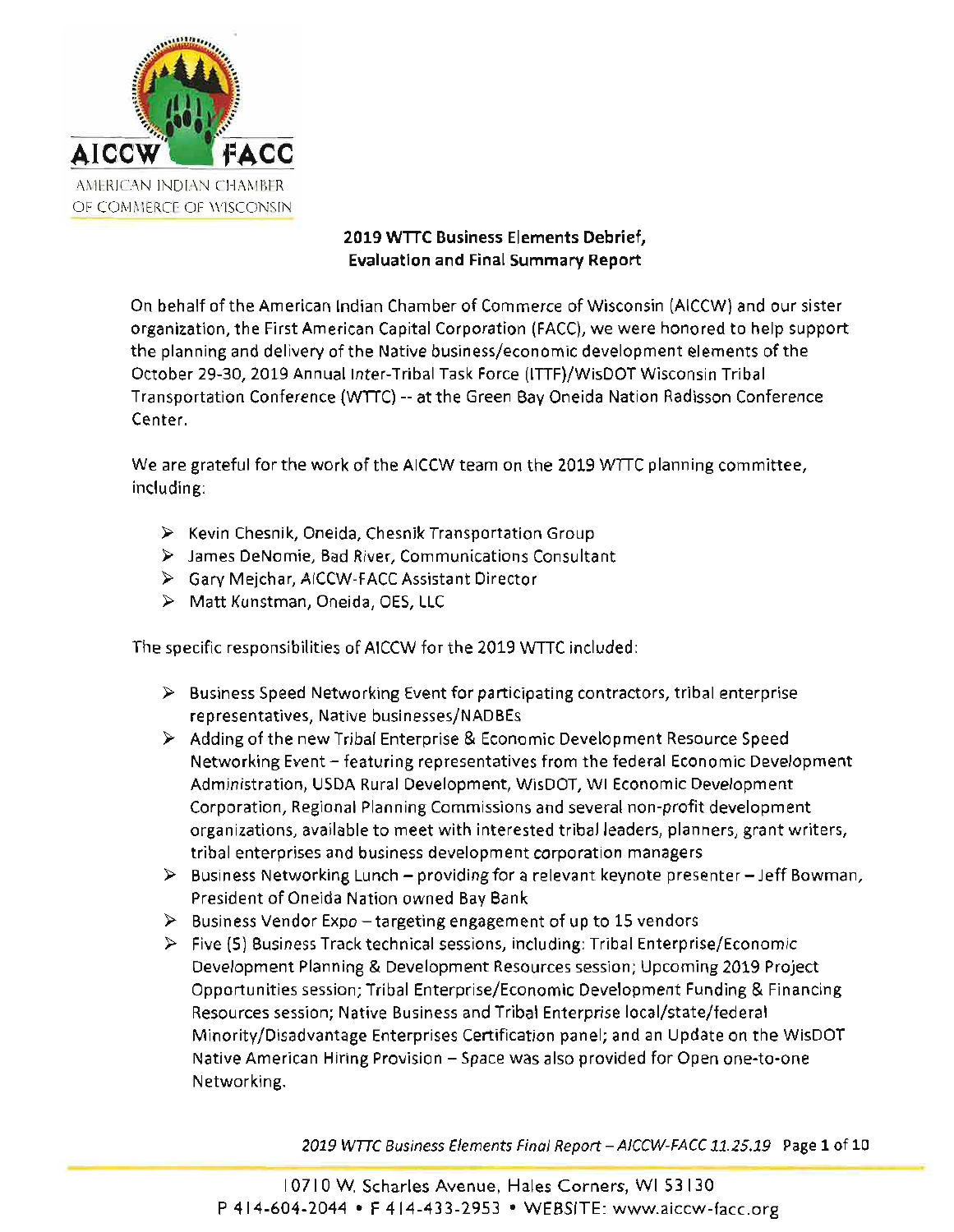In addition, the AICCW actively participated in the 2019 WTTC Planning Committee and assisted in coordinating the ITTF Native Business Scholarship offering.

Following is a summary of each key business/economic development element from the 2019 WTTC, including number of attendees, session evaluation results, lessons learned and recommendations.

> ITTF Native Business Scholarships - A total of six Native owned businesses, one tribal enterprise and one tribal grant writer/planner responded to emailed and ITTF website posted information on the WTTC ITTF Native Business Scholarship opportunity. Several NADBEs responded that they were interested but still working in the field and could not attend this year. The timing of the WTTC in October does impact Native business attendance as many companies are still performing contract work in progress. The Native business scholarship initiative, begun by Agnes Fleming, ITTF Coordinator, is an important element to incentivize and overcome barriers for interested Native business owners to participate in the annual WTTC. This scholarship initiative also prompts first time WTTC attendees to participate, including in 2019, two representatives from Boomerang Trucking, LLC owned by a LCO tribal member. The 2019 ITTF WTTC Native Business Scholarship working group meet to review submitted scholarship applications and decided to grant six full scholarships including: St Germaine Enterprise (1) LDF; and LCO Development Corporation (2), Arrow Crete Construction (1), Indian Country Communications (1), Boomerang Trucking (1). It was determined that two applicates the tribal grant writer and one NADBE requesting a vendor table did not fit in the normal parameters of the ITTF Native Business attendee scholarship. In these two cases, the WI Indian Business Alliance (WIBA) sponsored their respective scholarships. Several scholarship recipients commented that the WTTC provided them an opportunity to meet face-to-face with WisDOT DBE certification representatives, business support organizations, and prime contractors -- which both advanced their business goals and provided leads for potential future contracting opportunities.

Findings: The ITTF WTTC Native Business scholarship is effective in incentivizing participation in the annual WTTC. The promotion of the scholarship is primarily done through emailing to existing certified NADBE firms, past WTTC participants and on the ITTF website. We are finding that in several cases existing NADBEs have forwarded this information to other Native owned businesses in their respective networks. The communication channels between the TLAC TrANS Scholarship Program and ITTF Native Business Scholarship Program needs to continue to be coordinated, so there is enough lead time to ensure interested TrANS students have advanced communications on opportunities to participate in key networking events at the annual WTTC.

Recommendations: It would be good to continue to offer Native Business Scholarships. Perhaps a registration discount could be considered for NADBEs who recruit new first time Native Business attendees. Other events such as the Governor's Conference on Minority Business Development offer free registration for businesses that volunteer at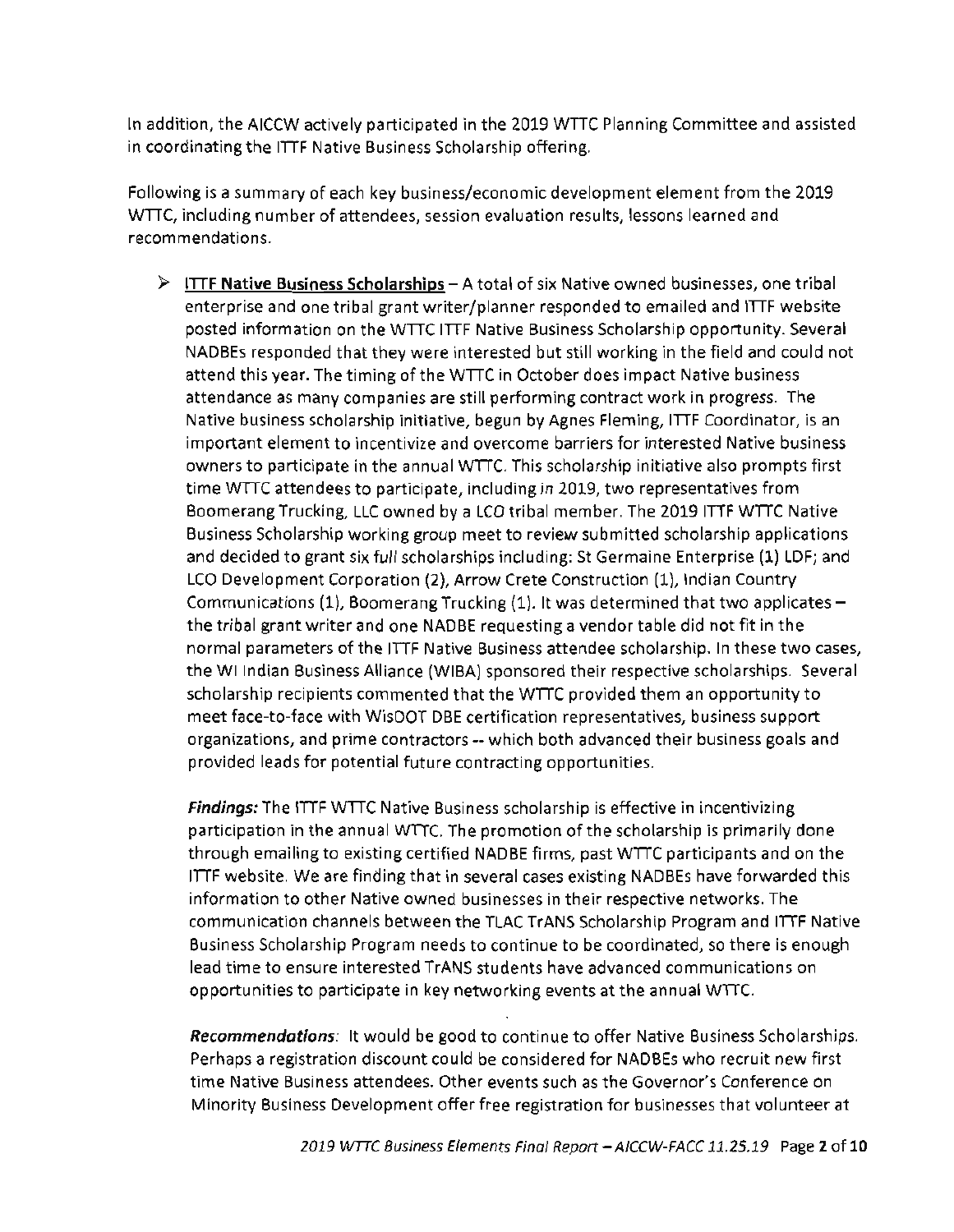the event - which also incentivizes event participation. Native businesses interested in such an offer could be provided with event planning, session moderation, and other tasks going forward. It is also recommended to consider a concerted effort to begin to recruit tribal planning and grant writing professionals as well as management and boards from tribal business development corporations - incentivizing participation via a new category of tribal professionals' scholarships. A single point of contact could be considered for both the TLAC and ITTF WTTC Scholarship offerings to improve communications and coordination.

 $\triangleright$  Business Speed Networking Events – Business and Tribal Enterprises/Economic Development - These concurrent events began at 10:00 am on day one. These events, and the following Business Networking Lunch are actually prior to the formal WTTC Opening Ceremony at 1:00 pm on day one, presenting participating Native owned businesses, tribal enterprises, tribal leaders, program managers, prime contractors, and other business development resource organizations and interested parties with both formal and inform networking opportunities. The formal 2019 WTTC speed networking event, included prime contractors (e.g. Musson Bros., DL Gasser/Mathy, Integrity Excavating, NE Asphalt/Walbec); tribal enterprises (LDF Business Development Corp., Oneida Engineering Solutions, LLC), and Pigsley Safety Consultants, who met participating Native businesses. The Tribal Enterprise/Economic Development Resources event included US Dept of Commerce Economic Development Administration, USDA Rural Development, Small Business Administration, WI Economic Development Corporation, WI Economic Development Association among others.

Findings: Attendance at these two concurrent networking events was lower than past years. We knew that the October date was limiting NADBE and other Native Business participation due to work commitments. We also discovered that some expected participants ended up taking the Lambeau Filed tour and that State-Tribal Consultations were scheduled in Forest County Potawatomi 10/29-30 which reduced the normally expected tribal leadership and staff participation. No TrANS students or Native construction workers participated in the 2019 networking event.

**Recommendations:** Early arrivals to the WTTC as well as those selecting to participate in the 10:00am – 1:00 pm networking event gather together. Going forward, plans could be developed to accommodate the diversity of business, tribal, government employees, and organizational representatives being attracted to the pre-conference networking events. For example, perhaps an area could be set up for scheduled of showings short films such as the ITTF certification recorded webinars on NADBE and Tribal enterprises local/state/federal minority disadvantaged business certifications or the TrANS Day in a Life for those not scheduled for formal networking events.

 $\triangleright$  Business Networking Lunch: The purpose of the WTTC Business Networking Lunch event is to bring interested individuals together for informal networking opportunities and to hear from an industry subject matter expert - in this case Jeff Bowman, President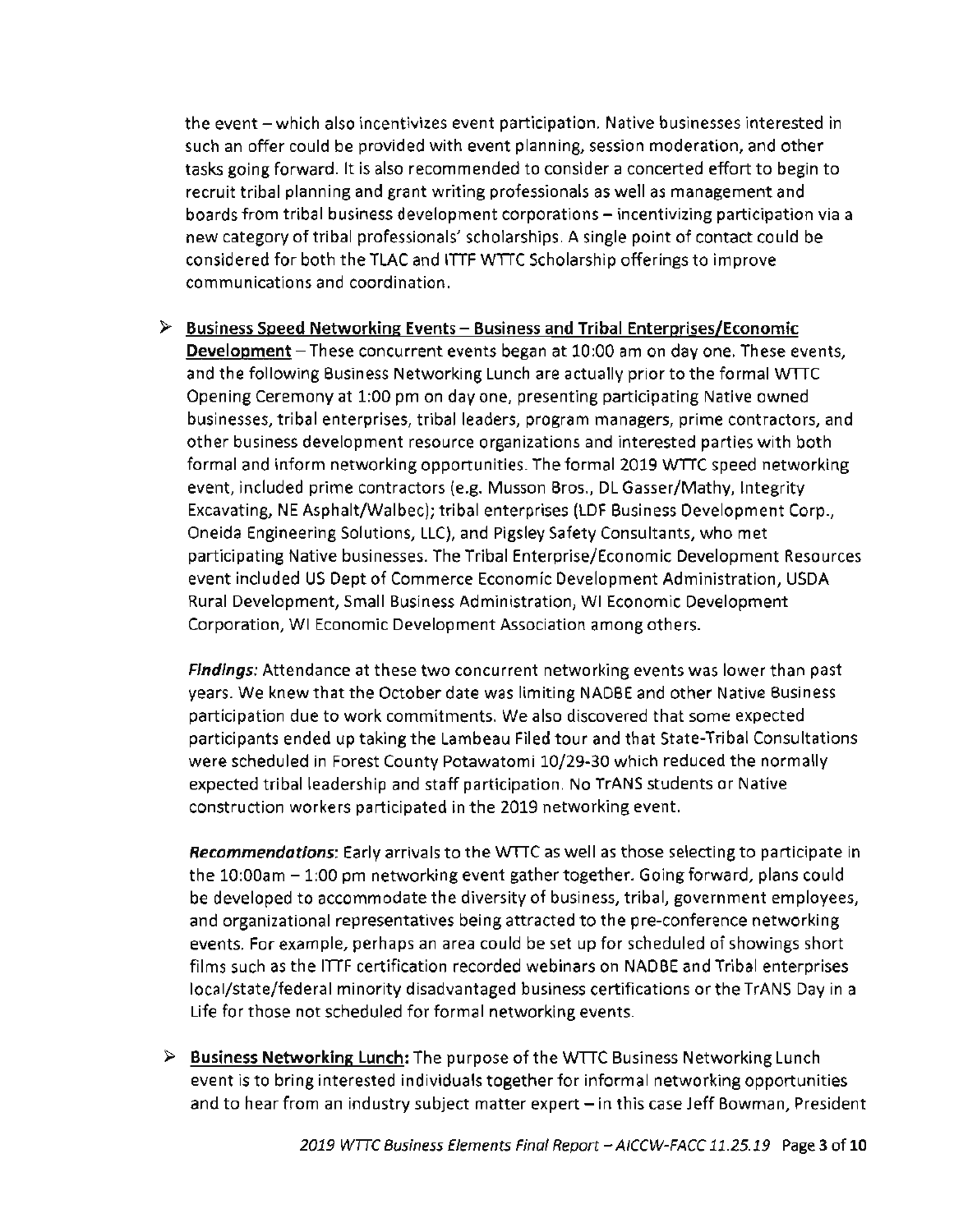of the Oneida Nation owned Bay Bank, which was well received. Sandy Stankevich, WisDOT Tribal Liaison provided opening comments followed by Oneida Nation welcoming from Matt Kunstman, OES, LLC. At the close of the event a Trans Day in the Life video was played.



Source: WTTC Business Networking Lunch 10/29/19 Oneida Radisson Turtle Room 11:30 am -Sandy Stankevich, WisDOT Tribal Liaison providing opening remarks at the WTTC Business Networking Lunch.

Findings: As mentioned earlier, given the informal nature of the Business Networking Event in general and specifically the Lunch event  $-e.g.$  people moving in and out throughout the events - it has demonstrated to be challenging to get all participants to sign in much less complete evaluations. According to meals served, it is estimated that about 65 participated in the combined morning speed networking and business networking lunch events.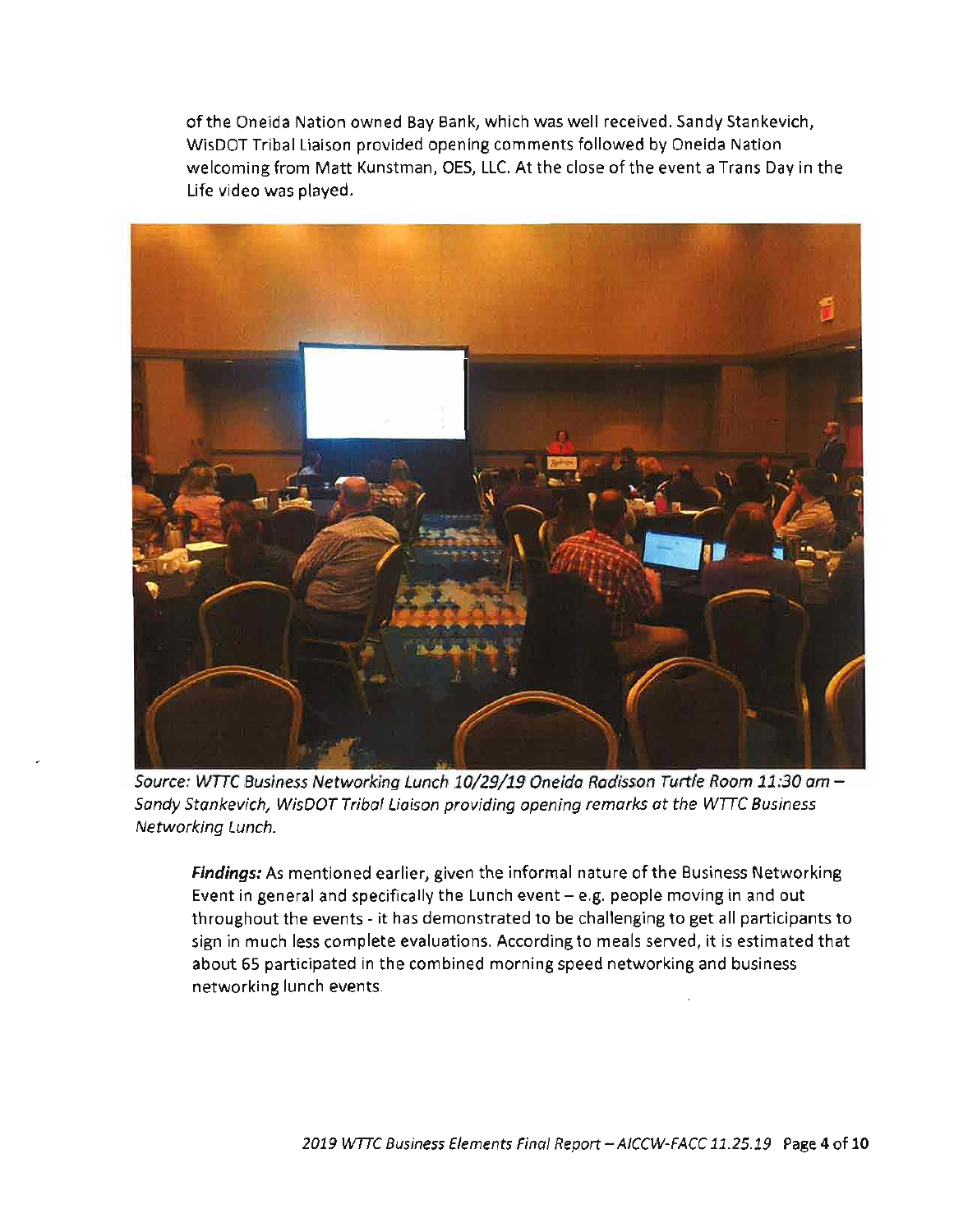

Source: WTTC Business Networking Lunch 10/29/19 Oneida Radisson Turtle Room 11:30 am - Jeff Bowman, President Bay Bank - providing Keynote Address on importance and impacts of access to capital in the form of business loans in Wisconsin Indian Country

**Recommendations:** The networking elements of the WTTC – specifically the business networking lunch - attract a relatively large number of diverse of participants, so topics and resources provided must be planned to accommodate this diversity. It is recommended that these networking sessions be continued and expanded for future WTTC events. It is important to provide an open space for this event to facilitate both formal keynote presentations as well as informal networking opportunities. To facilitate more effective completion of sign-in and event evaluation forms it is recommended that two roving room monitors be assigned to the WTTC Networking events. These individuals could standby as they request completion of forms table by table and act as ambassadors for the event. They can also provide support such as answering questions or providing event information to encourage participation in all the offerings of the WTTC.

 $\triangleright$  Business Expo: The purpose of the WTTC business expo is to provide a vendor display table to businesses and organizations interested is building awareness of their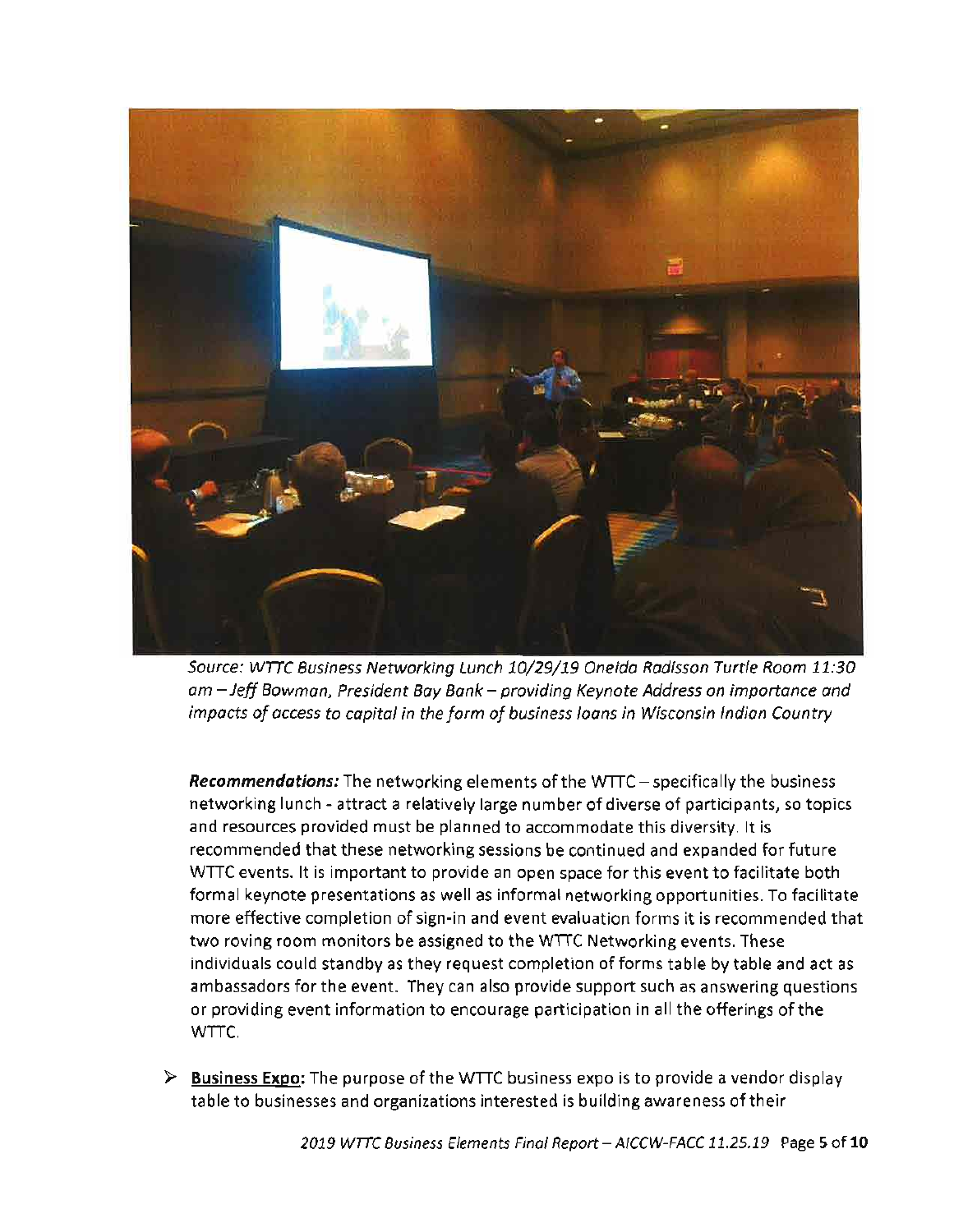products/services and potentially getting leads for new business development opportunities among WTTC participants. The table pricing of \$140 includes one WTTC registration. A total of 12 vendors displayed at the 2019 WTTC, with 10 formal vendor tables, including engineering firms, prime contractors, associations, suppliers, construction safety, non-profit and governmental business support services organizations, and Native artists/retailers. Several extra display tables are provided as a courtesy to organizations that for a variety of reasons that positions them to not purchase a vendor table vet providing valuable Native business resources.



Findings - The WTTC Vendor Expo is a good addition to the conference - both providing an informal networking space as well as a promotional opportunity for participating vendors. Conference planners placed coffee/refreshments for breaks in the Expo room further facilitating traffic to this space.

**Recommendations** – It is recommended that the recruitment and management of the Expo be assigned to one responsible party to increase the number and diversity of participating vendors and help to direct travel to the Expo area – with a specific emphasis on Native owned businesses providing supplies and services to the transportation industry. Recruitment efforts could also include relevant industry trade associations, and Native organizations (e.g. NATOW). The informal networking gathering and bar prior to the awards banquet, if placed in the Expo area, would further increases promotion of and contacts with participating vendors.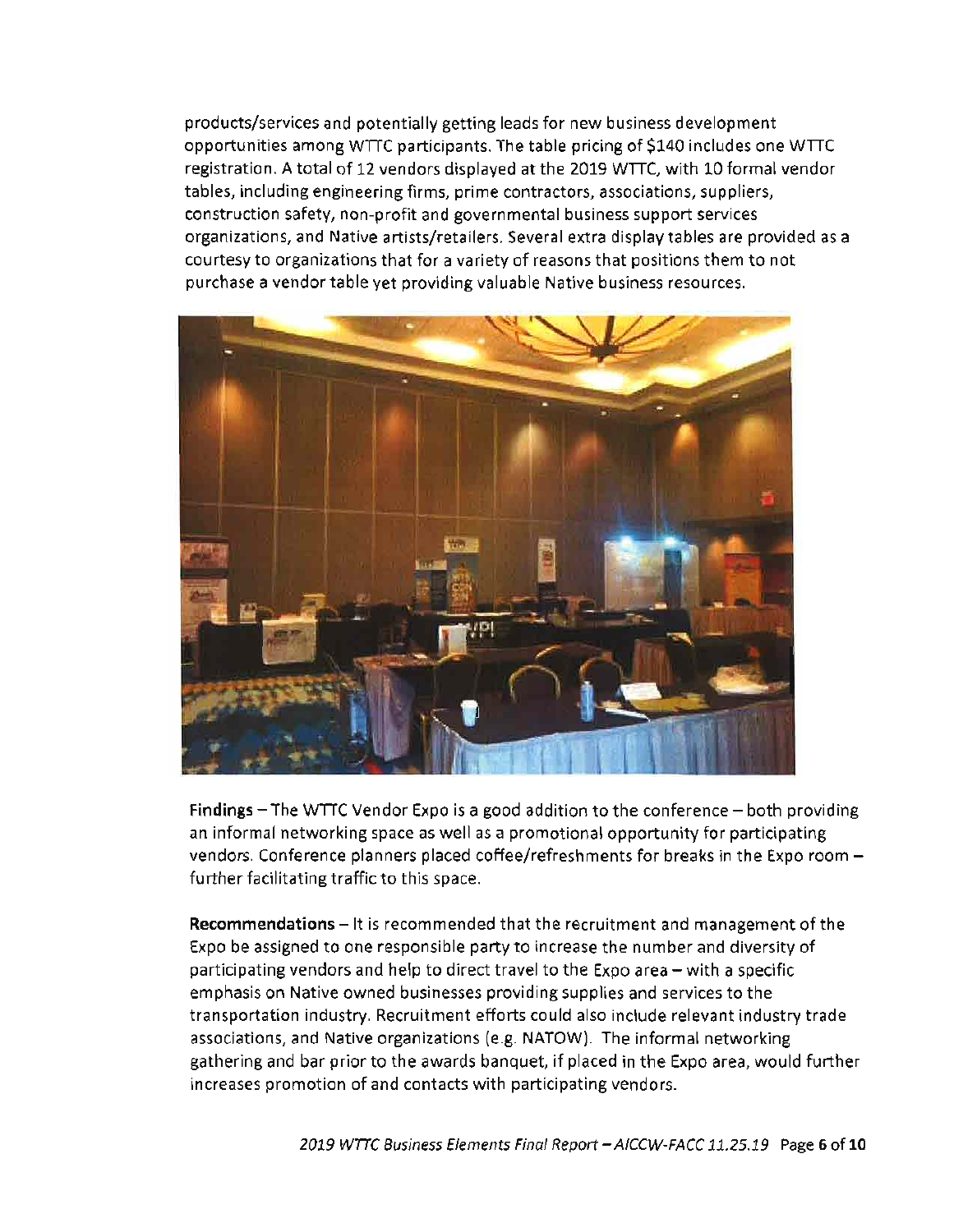## $\triangleright$  Business & Economic Development Technical Sessions:

All of the sessions in the Business & Economic Development track for the 2019 WTTC were held in the Turtle Room.



Source: WTTC 10/29/19 Oneida Radisson Turtle Room 4:15 pm - 2020 Projects Opportunities session

10-29-2019 3:15 pm Wisconsin Tribal Enterprises, Business and Community Development Corporations - Planning and Development Services Roundtable: This session was designed to build awareness of the products and services of Regional Planning Commissions (RPCs) available to Wisconsin Tribal Communities, including presentations by the Northwest, North Central and Northeast RPCs. Randy Soulier, LDF-BDC moderated, and woven in his successful experience working with RPCs including planning and grant writing services which resulted in several millions of dollars in business/economic development project grant funds for LDF.

Findings - Twenty-nine attendees signed in specifically for this session and 22 returned evaluations resulting in 40% Excellent Overall; 55% Good Overall and 5 % Fair. A key written evaluation element was: Maybe some more basics. Like to request that ITTF send power point to attendees for each session. It was show and tell of services which are good resources for community and economic development, however, seems like we missed the point or expectations. I think we should have called the breakout something else.

Recommendations - Going forward it may be advisable to focus more on individual case studies of how Regional Planning Commissions are working on specific project with individual WI tribal representatives.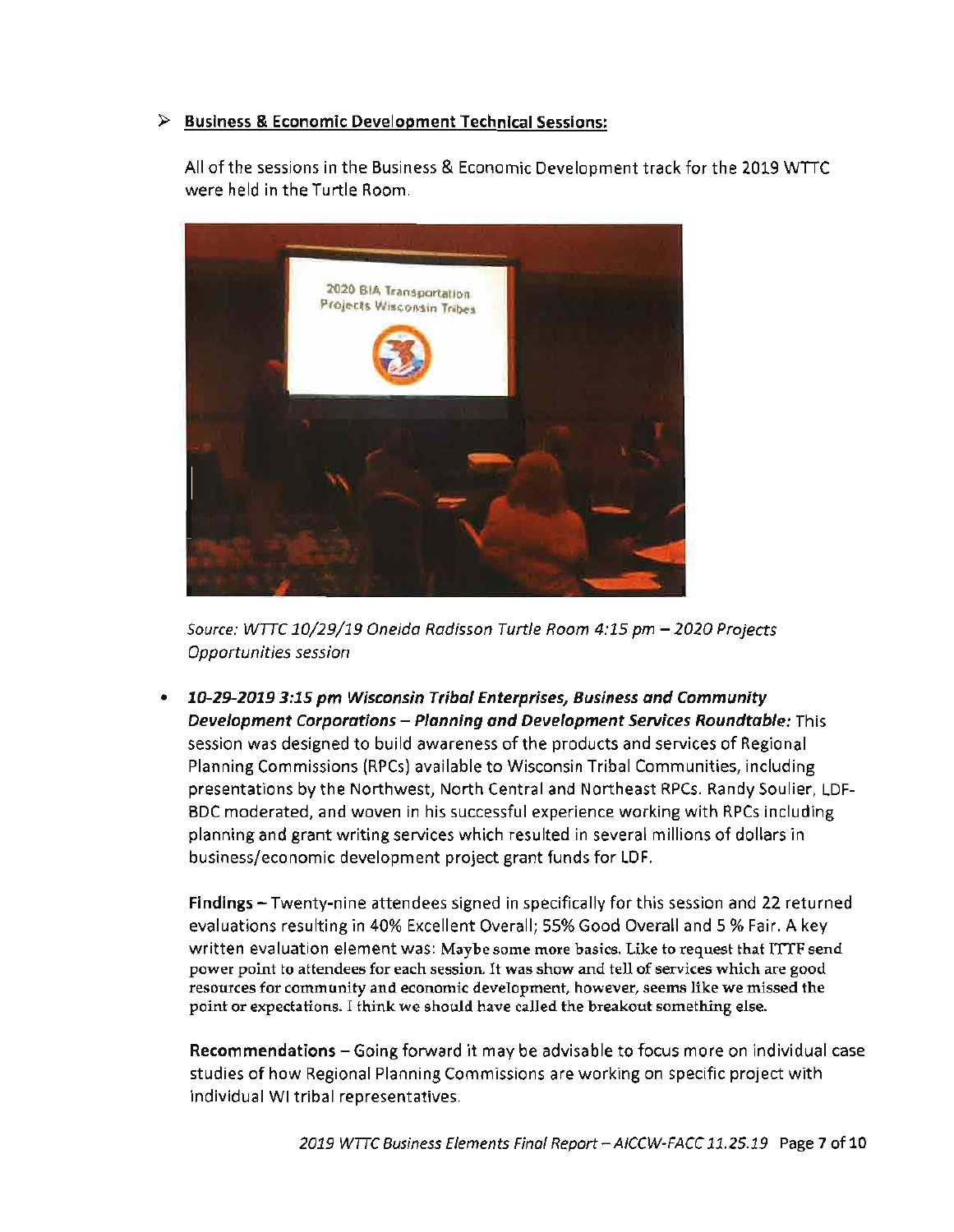10-29-2019 4:15 pm Upcoming Project Opportunities: This traditional session at the  $\bullet$ WTTC tends to attract a relatively large audience covering a variety of market sectors. This year 34 individuals signed in for this session. During the 2019 WTTC Opportunities session focused upon 2019 planned BIA Tribal Roads projects, and an overview of WisDOT project opportunities - including actual past fiscal year performance by work types, and projects with the Native American Hiring Provision.

Findings - 34 attendees signed in specifically for this session and 22 returned evaluations resulting in 53% Excellent Overall; and 47% Good Overall. Key written evaluation elements included: Request for the BIA presentation. Very good information, thank you. Please put the presentation on a website that everyone at the conference can access. Amazing.

Recommendations - This remains a popular and well evaluated session - going forward it may add value to have several tribal roads managers talk a bit more about selected project details, how they solicit and select contractors to complete BIA funded projects for several sample tribal communities in Wisconsin.

• 10-30-2019 9:15 am Wisconsin Tribal Enterprises, Business & Community Development **Corporations - Funding Opportunities:** The purpose of this session was to feature Federal - Economic Development Administration/USDA-Rural Development, state (WEDC) and local (WIBA/Bay Bank) as sources of funds and financing for WI Tribal business/economic development projects.

Findings/Recommendations - Twenty attendees signed in to this session with 14 collected evaluation forms, resulting in 36% Excellent and 64% Good Overall. There were no written evaluation comments. It is recommended that a similar session be planned for at future WTTCs with individual case studies of the process and partners involved in successful WI tribal business/economic development projects.

10-30-2019 10:15 am Tribal, Local, State and Federal Government Contracting &  $\bullet$ **Certification Toolbox:** The purpose of this now traditional session at the WTTC is to provide interested attendees with the opportunity to hear from and talk with the key state Department of Administration, WisDOT and Small Business Administration representatives responsible for the MBE, DBE and HUBZone/Section 8(a) certification programs. This year the session was moderated by the WI Procurement Institute which is Wisconsin's Procurement Technical Assistance Center.

Findings/Recommendations - At total of 24 attendees signed in to this session, with 12 evaluation forms collected, resulting in 91% Excellent and 9% Good Overall. The content of this session is of interest and value to a broad segment of WTTC typical attendees and it is recommended that this session be built up and expanded in future WTTC events. Examples of written comments included: Great job done by all! Please provide access to the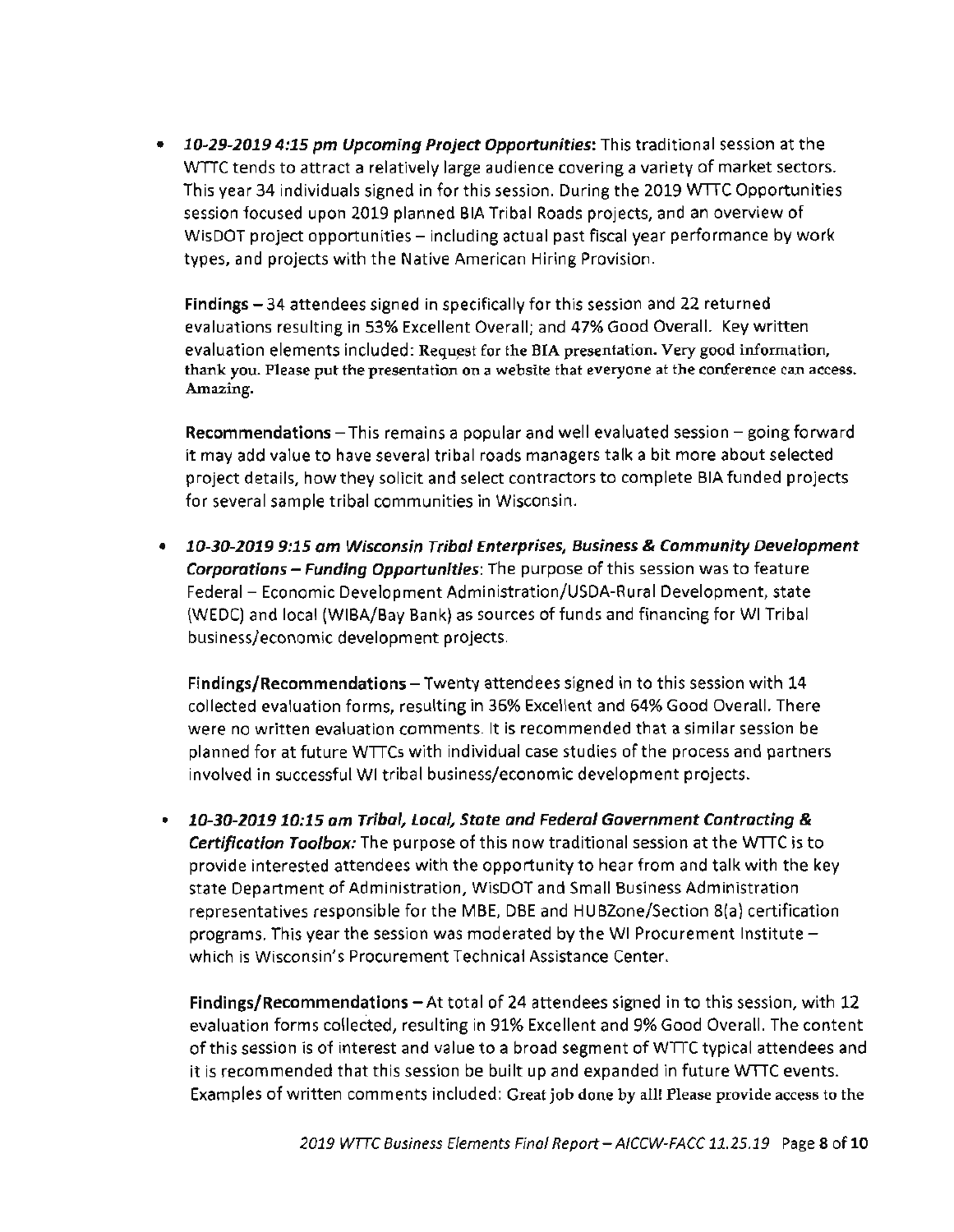Power Point Presentation. If Tribes can't be classified as a race or minority and civil rights is not applicable, how are tribes tracked and recorded when these exclusions are present on projects on or with boundaries of a reservation. Perhaps having them explain experiences of process or certification and what was helpful instead of just type a presentation.

• 10-30-2019 11:15 am Update on the WisDOT Native American Hiring Provision and **Opportunities:** The purpose of this session was to provide a WisDOT Native American Hiring Provision (NAHP) policy update, practical lessons learned to date on implementation of the NAHP and plans/adjustments/refinements going forward. For the 2019 WTTC this session's presentation was led by Laurie Dolsen, WisDOT Senior Labor Compliance Specialist and Western Team Lead who did an outstanding job explaining the nuts & bolts of the NAHP, followed with additional details by Natalia Vega, WisDOT Lead Investigator/Labor Compliance. There was considerable audience involvement in Q&A related with the NAHP and related topics including the Tribal Employee Rights Ordinance and variations in tribal hiring provisions in Wisconsin.

Findings/Recommendations  $-T$  wenty-two individuals signed in for this session  $-\text{with}$ 14 evaluations collected, resulting in 64% Excellent, 27% Good and 9% Fair, Overall. The NAHP remains a topic of interest for WisDOT, tribal program representatives, prime contractors, Native business owners and qualified workforce representation, therefore it is recommended that the NAHP continue to be addressed at future WTTC events. Perhaps a future case study panel with WisDOT, Tribal, Prime and NADBE representatives with NAHP experience would be insightful. Written evaluation comments for this session included: Need more background and explanation. Need to repeat audience member questions, can't hear. Nice to have others share their experiences. Excellent job!

 $\bullet$ Bonus -- Open Networking Turtle Room 10-30-2019 1:15 pm -....

Findings/Recommendations - Although most attendees are gone after lunch on day two of the WTTC, it has been welcomed by some to have a space for one-to-one discussions and closing discussion resulting from earlier sessions.

 $\triangleright$  Conclusion – Overall, we believe that the business elements of the 2019 WTTC were relevant, relatively well attended and well received by those in attendance. As stated earlier, the challenge with the WTTC, relative to the business & economic development content, is that this event attracts a wide variety of attendees - e.g. elected tribal government officials, elected local/county officials, tribal program staff, Native/Tribal owned business, certified NADBEs, industry contractors/consultants, WisDOT and BIA staff as well as a variety government and non-profit business support organizations, among others. For 2019, given that the October date predictably reduced the number of Native American DBE firm and related business attendees still working in the field on construction projects statewide, we did add the Tribal Business & Economic Development Resources content to be relevant to a broad audience of tribal leaders, planners, grant writers, tribal enterprise and business development corporation